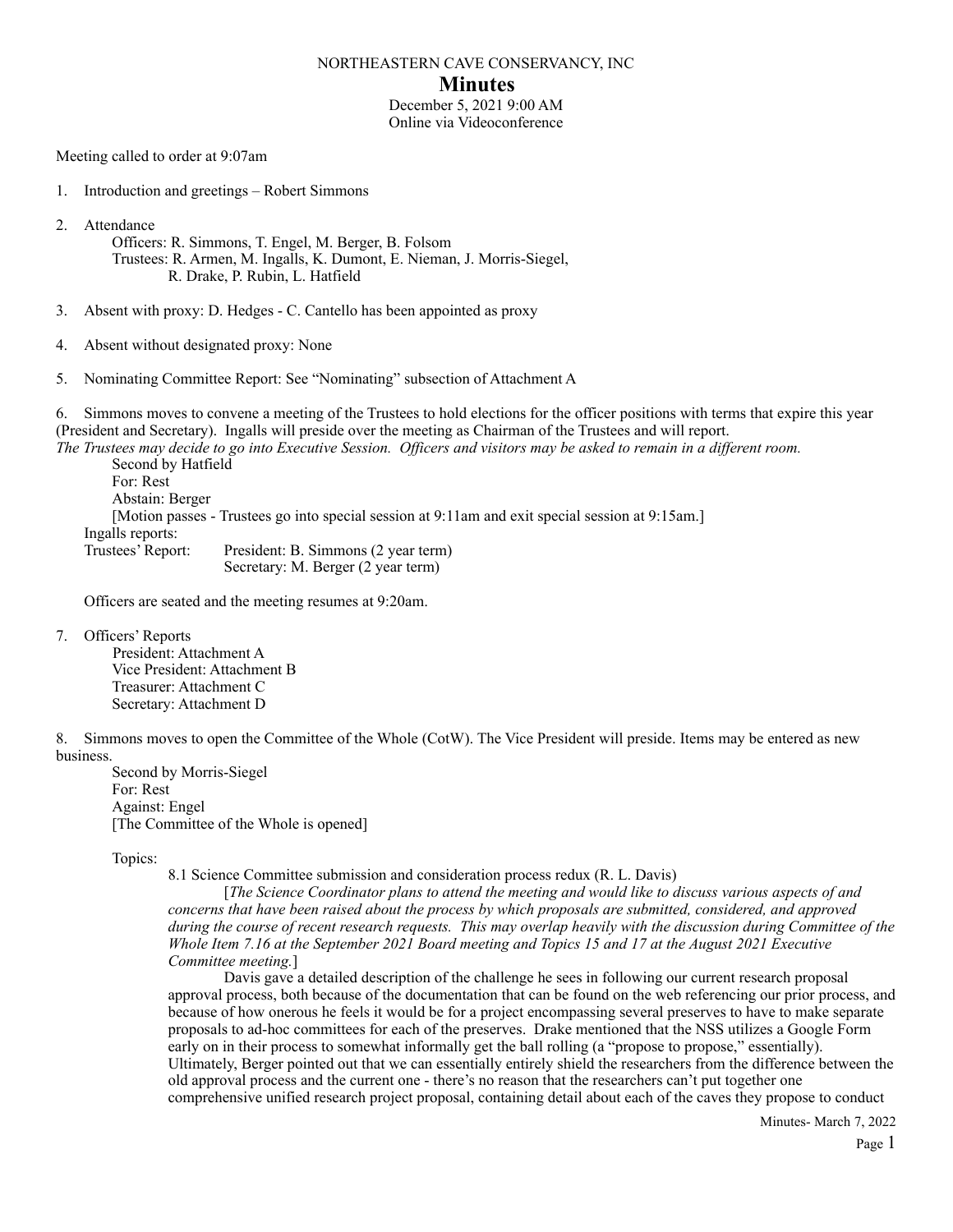work in. We can then internally take that unified proposal, and distribute it to each of the appropriate preserves' adhoc committees to review the generic parts of the proposal and the specifics for the cave in their purview. Once all such ad-hoc committees have approved, the researchers can be informed that their project has been approved; it need not be visible to them that the entities internal to the NCC which made the decisions were not the Board. This means that the researchers get to do exactly what they would have under the old process, as if they were preparing a proposal that would undergo only Board review, and yet we can follow our actual current proposal vetting process. This seemed agreeable to both Davis and the Board.

8.2. New York State Conservation Partnership Program (NYSCPP) scientific research project and other grant updates (Simmons)

[*This is the usual followup topic on progress with the grant project and equipment loans/rentals.*]

 Simmons says that we'll be applying for a Transaction Grant for the Salamander Cave Preserve acquisition (we hadn't closed on the property the last time we applied for it, and so weren't awarded the grant), and one for the survey and legal costs for the recent Clarksville addition. He also tells us that the Human Influences on Caves scientific research grant project is on hold after he and Ingalls discussed it and concluded that we don't have the time and personnel resources to continue it this year, and that to pursue it further, we'd likely benefit from having the help of a dedicated grad student. Berger notes that he's worried about what happens if we don't pick up and complete the second year of this project, as nearly all of the first year was data collection, and the publishable results would've mostly come out of year two; he worries that it might give the appearance that we didn't follow through on the work we'd proposed, and may harm our chances of success with future grant applications. Simmons agrees that it's important to get something we can show the world out of this if possible. Berger also notes that while finding a grad student to take on this work may be difficult, funding them should not be, as the NYSCPP grants are only one of the possible available funding sources. As an example, he notes that the Cave Conservancy Foundation (CCF) offers substantial graduate student grants for this sort of work. Hatfield inquires what the typical process is for finding a grad student, and Ingalls indicates that she's not sure, but imagines that you begin by looking for a Principal Investigator at a university whose work is close to our field of interest. Cantello suspects that it all comes down to money. Hatfield suggested a contact that she has at Union College, and Engel points out that Davis and Warner have a reasonable handle on recruiting graduate students for speleological research projects. Ingalls notes that she's not entirely sure if the sort of analysis that will come out of this project is easily publishable, because she's not sure what journals might accept it, but that she's looking into it, and will talk with others at NEBWG about the issue. Simmons points out that while it would be great to get into a reputable journal, it would also suffice to self-publish a paper on our website to be able to show our work to the world.

#### 8.3. Sellecks Karst Preserve Management Plan review (Nieman)

 [*This is the periodic review of this preserve's management plan. A draft of the Management Plan with the proposed revisions was circulated by the Preserve Managers and is also included in the meeting materials. Approval will be voted on in Item 11.*]

 Nieman specifically requested comments on the new proposal to codify a requirement to obtain a permit in order to dive in Sellecks, with appropriate cave diving certification as a prerequisite. Berger, who had served as a sherpa on a number of T. Garlock's dives in Sellecks when A. Traino was the Preserve Manager, notes that the current proposal essentially puts into writing what was the unwritten practice previously - even though Sellecks was not a permit cave, they were required to obtain specific permission from Traino prior to any of the dive trips. Hatfield asks whether there are liability concerns associated with this. Berger responds that there would be if we were presuming to make determinations about who is qualified to dive in the cave. However, since the proposal is simply to require evidence of one of the standard cave diving certifications issued by universally recognized certification authorities, the decisions about qualifications to dive have been placed in the proper hands rather than our own. Engel notes that the Clarksville Managers require the same thing as Nieman and Vasile have proposed here for Sellecks if someone wishes to dive the sump from the Lake Room. Dumont wonders whether we should have a more generic diving policy applicable across all the preserves. Berger asks Nieman about the broken kiosk and the stated plans to replace it, and the requirement in the Management Plan that everyone sign in at the kiosk, as he worries that it may confuse visitors once we launch Project Guestbook about whether they should sign the physical register log or the electronic guestbook or both. Nieman suggests that we see how both the kiosk replacement and the Project Guestbook launch progress go, and revisit this question when the time comes. Berger agrees that this sounds fine. Morris-Siegel and Dumont offered some typographical corrections for the plan.

8.4. "NCC Fund Agreement" contract with the National Speleological Foundation (Simmons, Berger)

[*The proposed contract was circulated with the meeting materials and will be voted upon in Item 12.*]

 Simmons explained that this contract has been in draft form for a number of years, and the issue was recently picked up again. Berger offered Simmons a number of suggestions on what we might ask the NSF to agree to alter in the contract, as a markup of Simmons's original markup from years ago. Simmons incorporated the suggested requests into what he sent to B. Ashbrook (NSF Treasurer at the time), who essentially agreed to all of the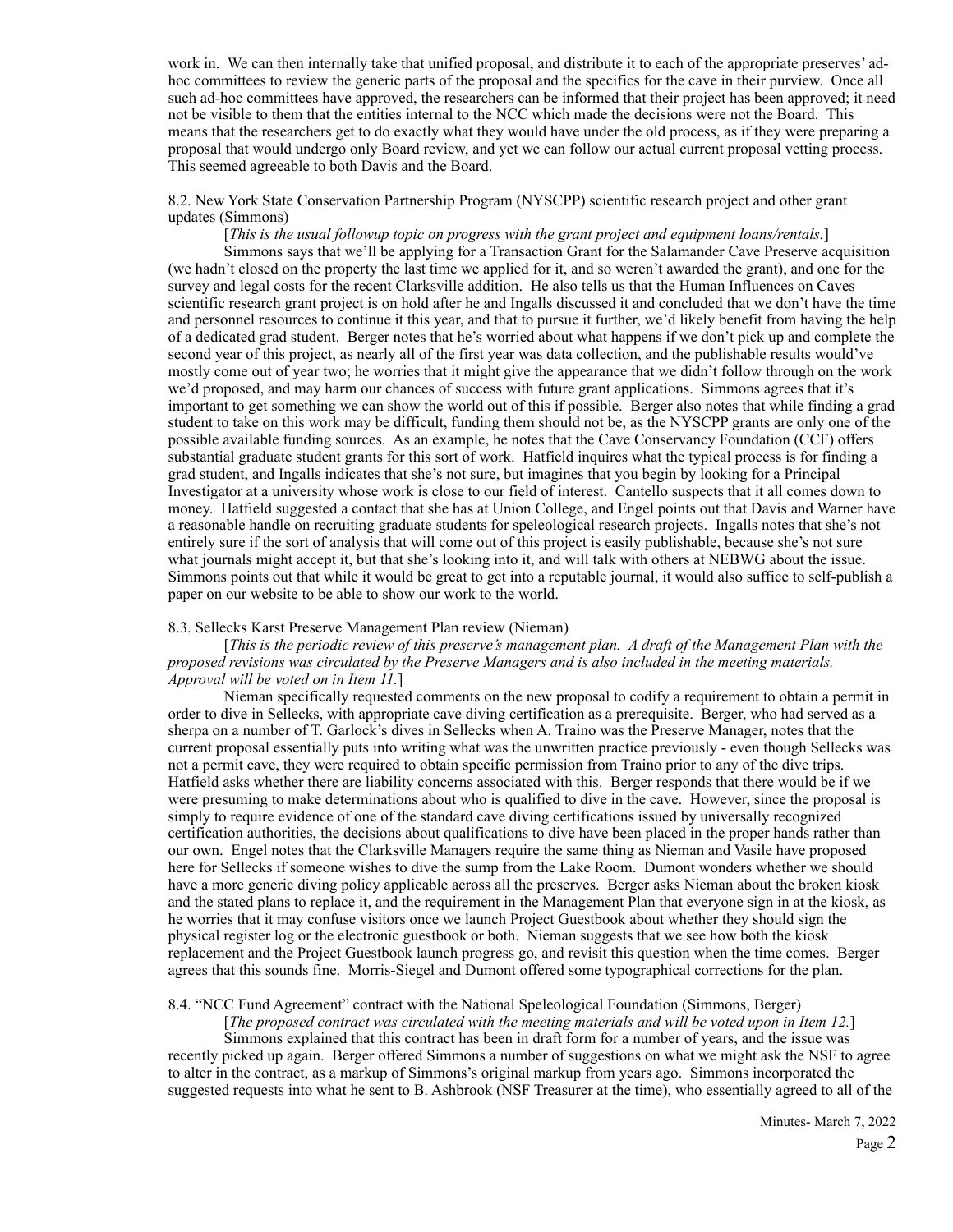requested alterations. The NSF Board subsequently voted to approve the contract that will come before us during New Business today. Nobody raised any questions.

8.5. "Declaration of Mutual Access Easement" contract with the Kingston Land Trust (Simmons)

 [*The proposed contract was circulated with the meeting materials and will be voted upon in Item 13.*] Simmons believes this document is ready for signing. Nobody raised further questions about it, after the numerous previous substantive discussions the Board has had both at meetings and in e-mail threads.

8.6. "Cave Preserve Lease Agreement" contract with Gabriel Krystal for the Jack Packers Cave Preserve (Simmons)

- [*The proposed contract was circulated with the meeting materials and will be voted upon in Item 14.*]
	- Simmons indicates that the Jack Packers owners have agreed that this lease looks acceptable and ready for
- signing. Again, due to several previous substantial discussions, no major questions were raised on this topic.

8.7. National Cave and Karst Management Symposium (NCKMS) wrap-up (Berger, Drake, Rubin)

[*We'll hear updates from our delegation to the conference.*]

 Berger reported that the conference lost its venue on the Friday leading up to it due to a major building flood, resulting in the entire attendee list receiving an e-mail that day asking "does anyone know somewhere else local we could have the conference?" It relocated to a Holiday Inn, which we were sharing as a venue with other events during the week. As a result, the sponsor booths were along the wall in the hallway and unstaffable, rather than in the presentation room, which cut down on our opportunities for people to directly see us as the NCC folks, and to push the Give and Gear Up Raffle, though we did put up the poster and try to hype it when we could. Additionally, because of the limited space, the posters weren't on display all week - they were mostly visible on one designated afternoon. Rubin did, however, manage to present two posters - both the one he worked on with Nieman for this conference, and a reprisal of his WNS poster that J. Kennedy had asked him to bring. Drake gave a wellreceived talk on Tuesday afternoon, leading to several offers of other venues around the country where she could conduct research. Berger somehow got the very last speaking slot on Friday before the conference adjourned, and told the story of how the Clarksville Preserve has been assembled over the past twenty years. Drake was excited to find lots of people and projects working on groundwater sampling, and that lots of people both young and old were involved in the conference. Rubin thought that it was a good conference, with constant talks and trips, and he enjoyed a conversation he got to have over lunch with G. Schindel, as well as seeing so many younger folks getting involved. Berger was excited to hear Drake say that she plans to attend again in the future, and notes that we've now twice in a row sent a sizable delegation when the conference wasn't in our region, and have made a name for the NCC as a very active participant, and he's very excited to see us continue to do so. Though we knew that Warner was working on a proposal to have NCKMS come to our area with the NCC as the major host two years from now, it appears most likely that the next conference will be in TAG; we're not sure what happened to our hosting proposal. Berger also mentions that while there was no remote attendance option, they did videotape all of the speakers, and we've been led to understand that the recordings will be posted in some number of weeks. So, those of you who weren't at the conference may yet be able to hear his and Drake's talks.

### 8.8. NRO hosting in the Spring (Folsom)

### [*At the last meeting, we decided to bring this topic back for discussion at this meeting for further discussion and perhaps a more firm commitment to host.*]

 Folsom notes that he placed this topic on the agenda before the Omicron variant of COVID-19 became a major concern. Simmons asks if we still have a deposit on file with the Harley Rendezvous site. Folsom confirms that we do, and that the traditional weekend (the third full weekend in May) is available. Berger notes that he recalls hearing that approximately 50 attendees went to the "NRO2.0" event that was informally coordinated by people who wanted to get together despite the formal Fall 2021 NRO being cancelled. With numbers like that, he worries about whether we'd lose money by trying to hold it at the Harley Rendezvous site because of the fixed cost of booking that venue, as opposed to a site where the camping costs are per-person and collected by the site. However, he also points out that boosters are now widely available, and that this event is nearly a half year from now. He also notes that at their recent meeting, the Boston Grotto voted to host the following one (Fall 2022) to celebrate an anniversary. Morris-Siegel is convinced that despite the fixed venue cost, the event would end up making money through the raffles, etc. Rubin voices health concerns about anti-vaccination people and others who will attend the event acting irresponsibly. Drake points out that we don't yet know how bad the Omicron variant is, but also that people who want to be boosted will be boosted by May, and that it's easier to hold the event almost entirely outside in the Spring. Nieman shares in Berger's concern about attendance numbers, but for a different reason - he states that visitation is notably down at Clarksville based on the number of vehicles he sees there when passing by regularly. Berger is surprised to hear this, because the number of Knox permits issued this past season might have broken a record. Morris-Siegel confirms that visitation at Merlins this past season was also noticeably up. Berger points out that in order to be able to potentially hold the event in May, we'd need to decide to do it now, as we wouldn't be able to start working on it if we pushed the decision back to our next quarterly meeting - there wouldn't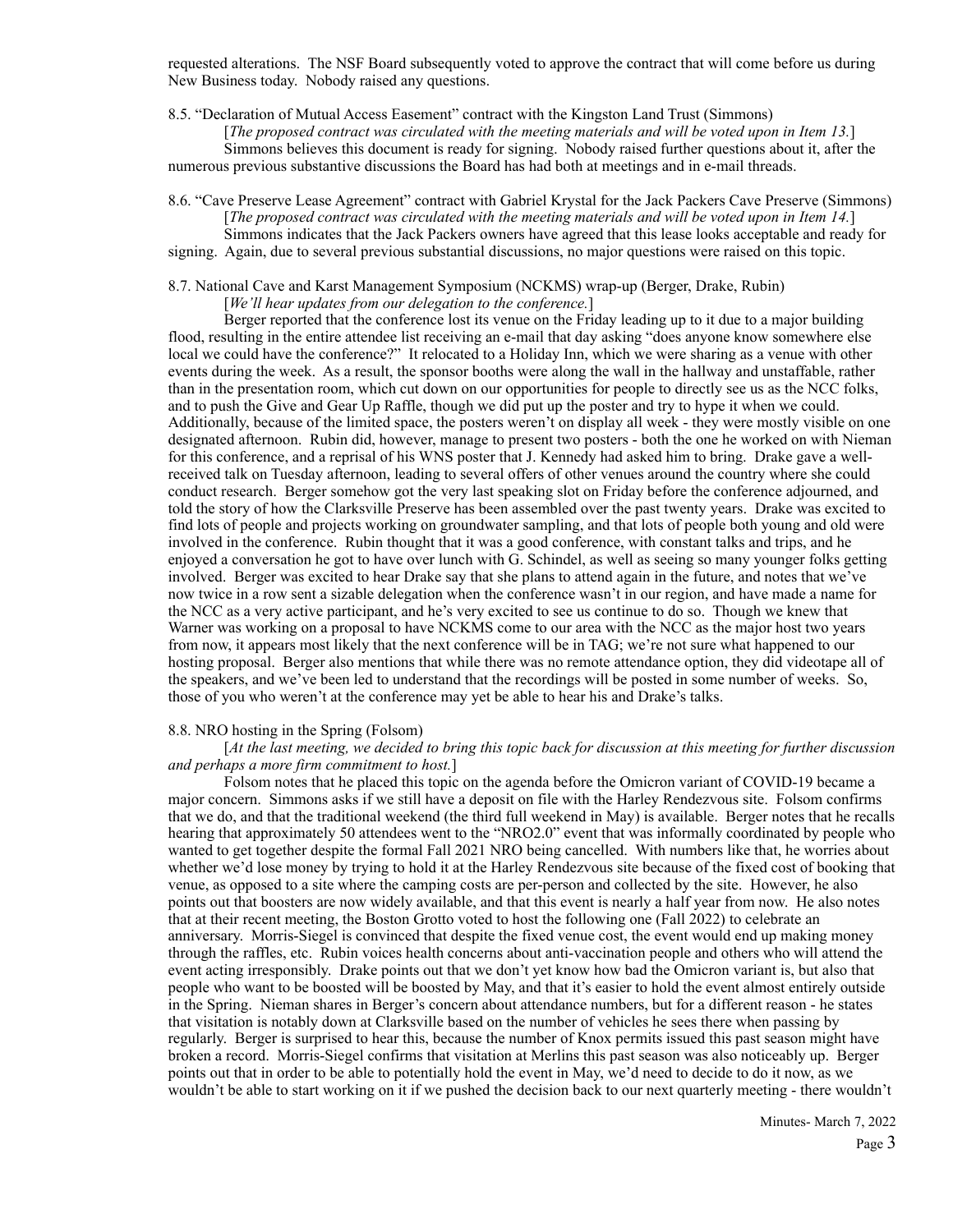be enough lead time. Hatfield suggests that we proceed, but make it easy to cancel so that we don't have to go through the painful and rushed ordeal that was conducting an electronic vote this time around. Cantello suggests that perhaps we should hold a scaled down NRO "Engel-style" (by which he is referring to the sorts of NROs that Engel had occasionally organized in the past in very non-traditional locations, such as counties that cavers seldom visit and that don't have our usual large caves). Hatfield suggests that we have a motion in new business come out of this. Berger indicates that that would be fine, but that in order to word it, he needs to understand how we propose that a decision on whether to cancel the event gets made without the Board having to conduct a vote. Hatfield asks if we can delegate that decision to a committee, and Berger agrees that this is a viable way to define it in the motion. Engel suggests that the committee use testing positivity rates as a guide, and he also asks whether we can tell unvaccinated people not to come. Berger responds: "you can tell them whatever you want," implying that it's not as if we're going to be able to control compliance. Drake notes that she's seen more and more events (conferences, etc.) requiring that attendees upload proof of vaccination, and feels that such requests are becoming less politicized and more mainstream. N. Berg suggests that our committee largely follow what New York is putting out as guidance as the time draws closer.

#### 8.9. Fundraising efforts (Hatfield, Drake, Berger)

### [*There are multiple fundraising initiatives, some recently completed and some underway. We can discuss and update on these here.*]

 Hatfield excitedly reports that the Give and Gear Up Raffle was a success and thanks Drake and the several others who helped to work on it. Berger notes that when Drake was adjusting the goal, she'd asked if the number she picked was too ambitious, and Berger told her the open secret that when it looks like we might miss one of these goals, Engel often steps in to ensure that we make the goal at the end. He is particularly proud to note that this time, we pulled it off without Engel having to do that. Berger also points out, though, that there was a very clear pattern that each time we reached out to a group of people to "shake the tree," instead of it resulting in a handful of donations from the various people who indicated that they'd be contributing, it seemed to result in exactly one more donation, and we could clearly tie many of the donations to a specific reminder or advertisement to a specific grotto. He notes that Folsom mentioned at the EC meeting that there's a rule of thumb that if you want people to do a thing that they've expressed interest in, you need to get the message in front of them six different times. So, the conclusion is that we need to hone our campaign skills for next time. Morris-Siegel says that on multiple occasions, he and others tried to post about the raffle on the NSS Facebook page, and it was taken down as spam; Simmons was irked at the same thing. Drake mentioned that she discovered there were a surprisingly large number of moderators of the NSS's FB page, with no clear coordination or guidelines on how they were making decisions like that. She also suggests that we might pay Facebook to promote the raffle next time. Hatfield asked when we should hold Give and Gear Up regularly if we're going to repeat it. Berger suggests that scheduling it so that it regularly overlaps with both Fall NRO and the Barn Dance seems to make sense, so that it's available at multiple events.

 Berger also brings up the timing of the end-of-year appeal, which really needs to be in people's hands in the next week or so in order for them to be able to decide to make tax deductible contributions to the NCC for 2021. He notes that he received the WVCC's appeal a week or two ago and was reminded that we keep missing our opportunity here, and identified last year that we couldn't do that again. Hatfield asks how it interacts with the Giving Tuesday timing, as we've just made an ask of the membership. There's a good deal of agreement that we can't ask the same people too many times in rapid succession to open their wallets. Berger suggests that perhaps given that we just put out a request for Giving Tuesday, we simply avoid making an explicit ask in the annual letter, but still get it in front of people as a recap of accomplishments and ongoing work, and leave it to those who interpret it as an excuse to donate to do so if they wish, and let it simply be good communication and contact for everyone else.

 Berger reported that the electronic guestbook kiosk add-on passive fundraising project has been named "Project Guestbook" for simplicity, and that he, Hatfield, Drake, and Armen met the week after the last Board meeting as planned, hashed out what the different deliverable components of the project are, and parceled out tasks. Hatfield has produced a mockup of what a guestbook webpage might look like; Armen will be transforming the mockup into an actual webpage. Hatfield has also come up with two possible designs for kiosk add-ons to display the QR codes, and we're looking at making up a sample. Berger is working on putting together the followup e-mail that will be sent out a few days following a visitor's guestbook submission to thank them for their visit, tell them a bit more about who we are and what we do, and offer an opportunity to join or donate. Drake will be helping us to proof publicity materials much as we did for her Give and Gear Up project. We'd agreed to meet again to check in on progress a month later. Though Berger did poll for availability, that was the week before NCKMS, and only Hatfield responded to the poll. Since Berger wasn't done preparing for NCKMS and suspected the same was true for Drake, he decided to let it slip; we'll have to pick it up again.

 There was also brief discussion of the Mtn Dew \$5k grant that Hatfield put together an application for. Berger helped provide background about the Knox sinkhole trail restoration project for that application, and the EC offered some editing suggestions; it was submitted shortly after the last EC meeting. We'll likely know the results in the next couple of weeks.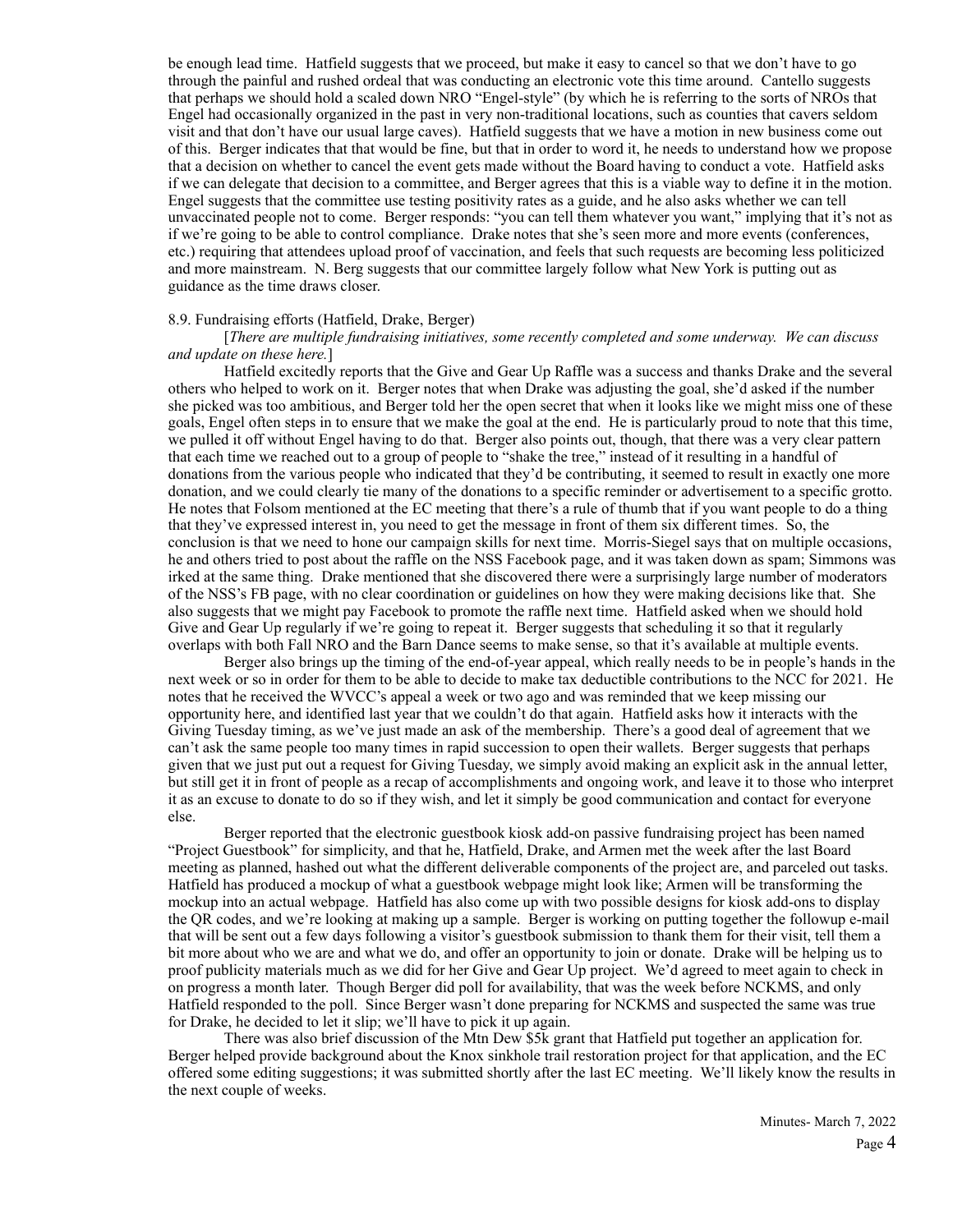Simmons tells us of the Kingston Land Trust's recent fundraiser that he attended. There was a nature walk followed by a soiree, and he did notice that they had a QR code displayed for donations. Hatfield describes to us the "Dip Jar" she saw at another organization's event - it's a card reader that automatically charges a \$5 donation, and it seems that simply by having this present at an event, it tends to cause people to use it… sometimes multiple times. There's a fee for the machine and the service, of course. Lastly, Simmons notes that as it looks like Hatfield will in fact agree to take on the Fundraising Chair role, we'll have to get her added to the distribution list for the periodic Office Reports so that she can be notified when donations come in.

#### 8.10. 2022 Budget discussion (Folsom)

 [*Our 2022 budget needs to be approved at the December meeting. The Treasurer has provided a proposed budget in Attachment C, and it will be voted on in Item 21.*]

 We discussed what certain budget line items entail, such as the Preserves Administration item including funding the the Landscape Conservation software and trail and boundary markers, Bentleys including money for stone for the driveway, Clarksville having a substantial amount of money to reconstruct the changing area, Knox having a large amount of money for the sinkhole trail restoration project (though we hope to receive a grant to cover most of it), Merlins having money to replace the Dome 12 culvert, Salamander including funds for the kiosk, Traino having money for the kiosk and the driveway, and the Website line item increasing due to increases in the hosting costs (which are regularly donated by Chu). The only change that was made to the proposal during this discussion was that in light of our plans to sponsor NEBWG, the Sponsorships line item was increased by \$300, and correspondingly, our Donation income target was increased by \$300.

#### 8.11. Native American acknowledgment (Dumont)

 [*There is a growing sense among many conservation organizations (and others) that appropriate stewardship of land includes acknowledgment of the Native Americans who once used or inhabited it. We may want to follow this trend. See discussion in Topic 1 in the EC Minutes included as Attachment D.*]

 Dumont notes that some of the others in attendance may be more familiar with this issue than he is, but he became particularly aware of this issue when an episode of the PBS "Eons" program that he was watching made note that several fossils had been discovered from various different places, and at the end of the video, they acknowledged the tribes who used to live there. He shared with us some ideas for how we might do similarly, and as an example, showed us a sample of the blurb that "Eons" presented at the end of their show. We might put something like this on our kiosks, website, management plans, etc. Engel indicates that he's opposed to taking action on this issue, after having discussed it with a former colleague who worked with some of the tribes that had been in New York. That colleague suggested that typically, acknowledgment of tribes formerly inhabiting an area in the context of fossil discoveries is made when fossils or other relics have been removed from an area, and that since we've done no such thing and are simply stewarding the land, we're not subject to the same onus to acknowledge,

and it's not worth the work involved. Morris-Siegel offers a suggestion that we look at the<http://nativegov.org/> website, and notes that a number of land trusts have gotten behind an effort to add Native American acknowledgment where it's previously been missing. Simmons shares that the Kingston Land Trust has a person designated to handle this, and that such an acknowledgment was made during the introduction to the nature walk he recently went on with them. Dumont feels that this is the right thing to do, and that it doesn't matter whether the Native Americans knew of the caves. He further doesn't feel that much work would be involved. Hatfield and Rubin agree, and Ingalls feels that it's worth looking into, and is the right thing to do. We should talk to the tribes from our area. Hatfield offered a contact who may be able to help with some info.

#### 8.12. Officer continuity planning (Simmons, Engel, Folsom, Berger)

 [*At this point in the meeting, your President and Secretary will have each either just been elected to their final consecutive term in office, or perhaps will currently be serving at their final meeting in their roles. We have known this difficult topic was coming for some years, and it is time to begin seriously working on it. Please see the somewhat extensive discussion the EC started on the issue in Topic 18 in the EC Meeting Minutes in Attachment D. The officers have a number of thoughts for you, and know that there's a great deal of work for us to do, but we also feel that the Trustees need to be involved in driving this process. Hopefully we will start planning for the NCC's ongoing success at this meeting.*]

 Simmons and Berger had each said a bit on this topic just after they were elected to their final consecutive terms as President and Secretary, respectively, earlier in this meeting. Moving into the formal discussion of this topic, Simmons notes that when he first came into his current position, it seemed to be a nearly insurmountable task to come up to speed on everything he needed to know, and in seeing some of the things that Berger and Folsom have worked on in their roles during this time, he's sure that this is not an issue unique to the position of President, and yet we now need to figure out how to replace ourselves. Over the past couple of years, he's tried to make a start at simplifying both the process of replacement and the President's job description by creating a Stewardship position (which Morris-Siegel now holds) and trying to become more of a manager than a "doer." He believes he'd have an incredibly hard time selling his volunteer job to anyone. While he continues to be disappointed at not having gotten

Minutes- March 7, 2022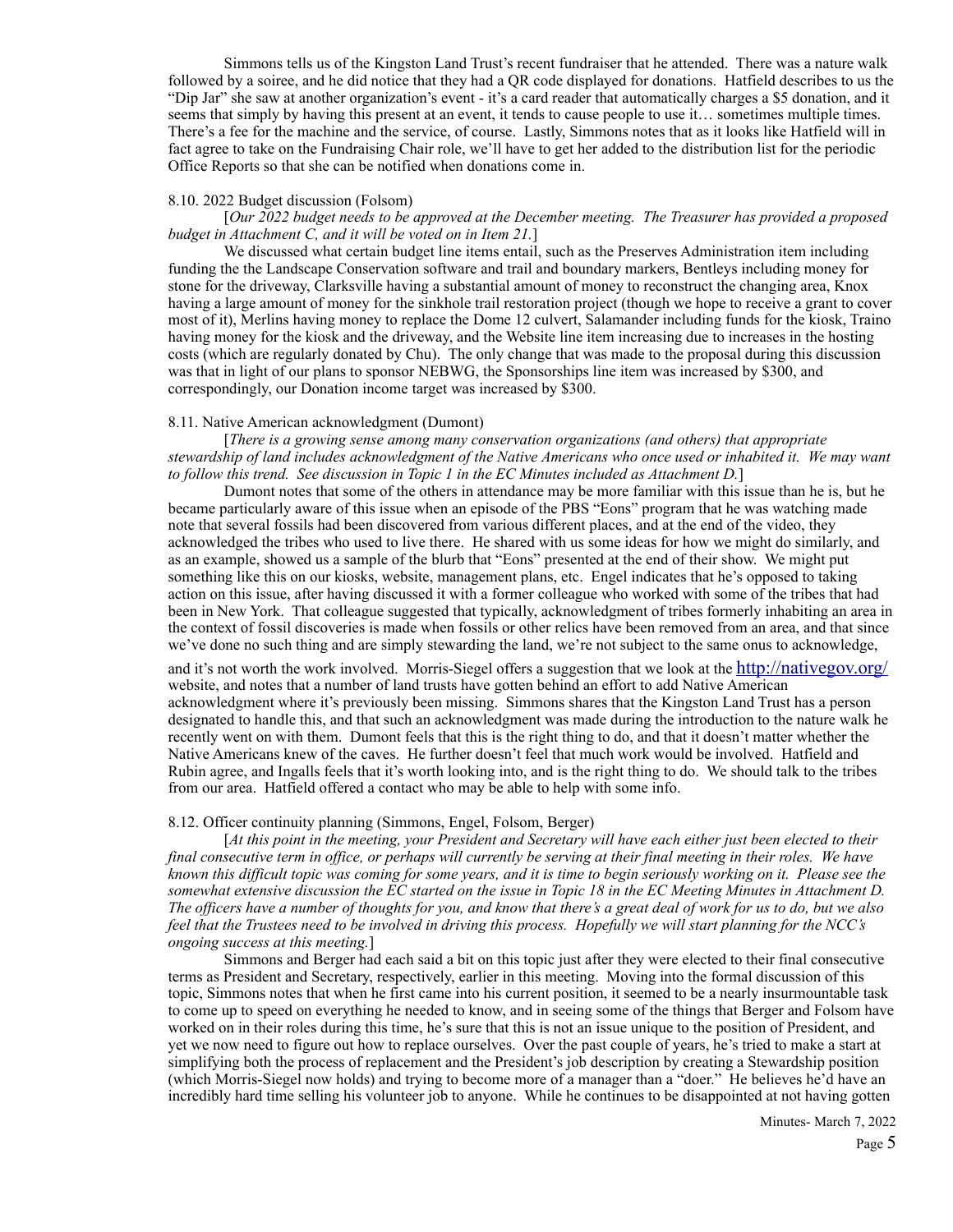any officer reviews, it's time to shift to solving this problem. Similarly, Berger has tried to help ease the process for the next group of officers by explaining to the Board some time back the more-complicated-than-you'd-think process by which meeting agendas get put together to ensure that the NCC doesn't drop tasks on the floor, and by changing EC meeting minutes from a series of mostly one-liners about each of a few topics to a recap of the thoughtful discussion that takes place on dozens of topics at each of these meetings so that the Board can actually have a solid understanding of what it is that the EC spends its time on in between Board meetings. He also noted that he's not really sure what the "next thing" he can do for the NCC is once he completes his term as Secretary, and is interested in suggestions. Simmons, for his part, is looking to get more involved with the governance aspects of the NCC as he moves on from his time as President. Berger is worried about continuity because, while we do have two years until new officers need to be seated, we have far less time than that if we don't want to experience an emergency at the last minute - we'd have to be working with and training successors long before our terms are over in order for them to be able to take over and succeed without major pain. Dumont suggests that we should interpret the lack of officer review feedback as a form of feedback in itself - a compliment indicating that the Trustees are, by and large, happy with the work the officers have been doing, and he assures us that if there were serious dissatisfaction or issues that the Trustees weren't convinced that the officers are already aware of and working towards solving, the Trustees almost certainly would've managed to produce such comments in a review despite the lack of time everyone has.

 Dumont also agrees that we need to start working now towards succession plans, and that to be successful, officer shadowing really needs to start before the new officer terms. Folsom is worried about finding the next Treasurer, and is concerned that we've boxed ourselves in by passing a Bylaw change to implement term limits as a solution to a problem that we're not still facing at this time; he suggests that we could perhaps undo that Bylaw change. Hatfield inquires how Bylaw changes work, and Berger answers the question, though he doesn't support reversing the change - changes need to be proposed by a Board member, and the membership has to be given 21 days notice of a proposed change to be taken up at a meeting, and all members (not just the Board) who attend the meeting where the proposal is taken up are allowed a vote, which must pass by a two-thirds majority. Engel points out that if we were to undo the term limits, it would remove the bureaucratic impetus. Berger agrees and clarifies that there'd be no more motivation for us to solve the continuity and transition challenge, which would still exist, but would hit us at an unexpected moment when we'd become overly comfortable, rather than on a long-planned schedule like it is now. Morris-Siegel concurs that undoing the Bylaw change wouldn't solve the problem.

 As the discussion appeared to be tapering off, Berger indicated that he'd like to insist that we not move onto the next topic until we have at least a concrete next step coming out of this discussion, for fear that we'd just keep kicking the can down the road until we had an emergency. There was general agreement on this. Morris-Siegel thinks that our goal should be to know who the likely next President and Secretary will be within about a year. Berger says that he agrees that we have about a year to figure out who the next officers may be, but that well before then, what we really need to do is to design what the transition process looks like, so that once we know who the likely successors are going to be, training can occur on a reasonable schedule. He also notes that though the current officers realize there's a lot of work for them to do to help prepare for and train their successors, and they're prepared to do that difficult work, the Trustees need to help design what the actual process of transitioning and ensuring continuity looks like. Dumont wonders whether we should adjust the Bylaws such that we vote for the next set of officers one year out from them taking office, though Engel says that he doesn't really see a one-year-out co-officer thing working. Armen points out that voting for the next officers a years out would solve the issue brought about by term limits, but not the issue of "redundancy" - that is, being prepared for continuity if an officer were to leave (whether by choice or by circumstances) unexpectedly at some point substantially before they'd reach their term limit. Simmons will establish and facilitate an ad-hoc committee to begin working through this process.

#### 8.13. International Year of Caves and Karst (Berger)

 [*We'd originally agreed to register as participating in this 2021 event. When the pandemic foreclosed on any non-virtual events as likely possibilities for us to host, we decided not to pursue it. As our NCKMS delegation learned, the pandemic has caused the event to be formally extended throughout 2022 - see discussion in Topic 26 in the EC Meeting Minutes in Attachment D. This topic will allow us to decide whether we should agree formally to participate in 2022, and if so, what events we may hold.*]

 The group in general felt that we should restate our intent to participate. Berger suggested that in order to feel confident that we will actually pull this off, before we add a motion to participate and have him register us as a participating organization, we should come out of this topic with at least one concrete idea about an event that we might run. Simmons noted that it seems like the sorts of events currently listed on their site are fairly large-scale productions, like Convention and the International Congress. Berger shared that the fairly clear message the NCKMS delegation got from George Veni's talk was that we should "make it our own," and that anything we'd do to bring the cave and karst conservation message to the public would be a great contribution. Engel suggested that we could host a community day at the Clarksville Preserve. Rubin likes the idea, and suggests that we could offer a guided tour of the Clarksville geological trail, which will hopefully be established next year, as part of the event. Hatfield wonders about presenting the geological trail as a video walk of the preserve, and Berger suggests that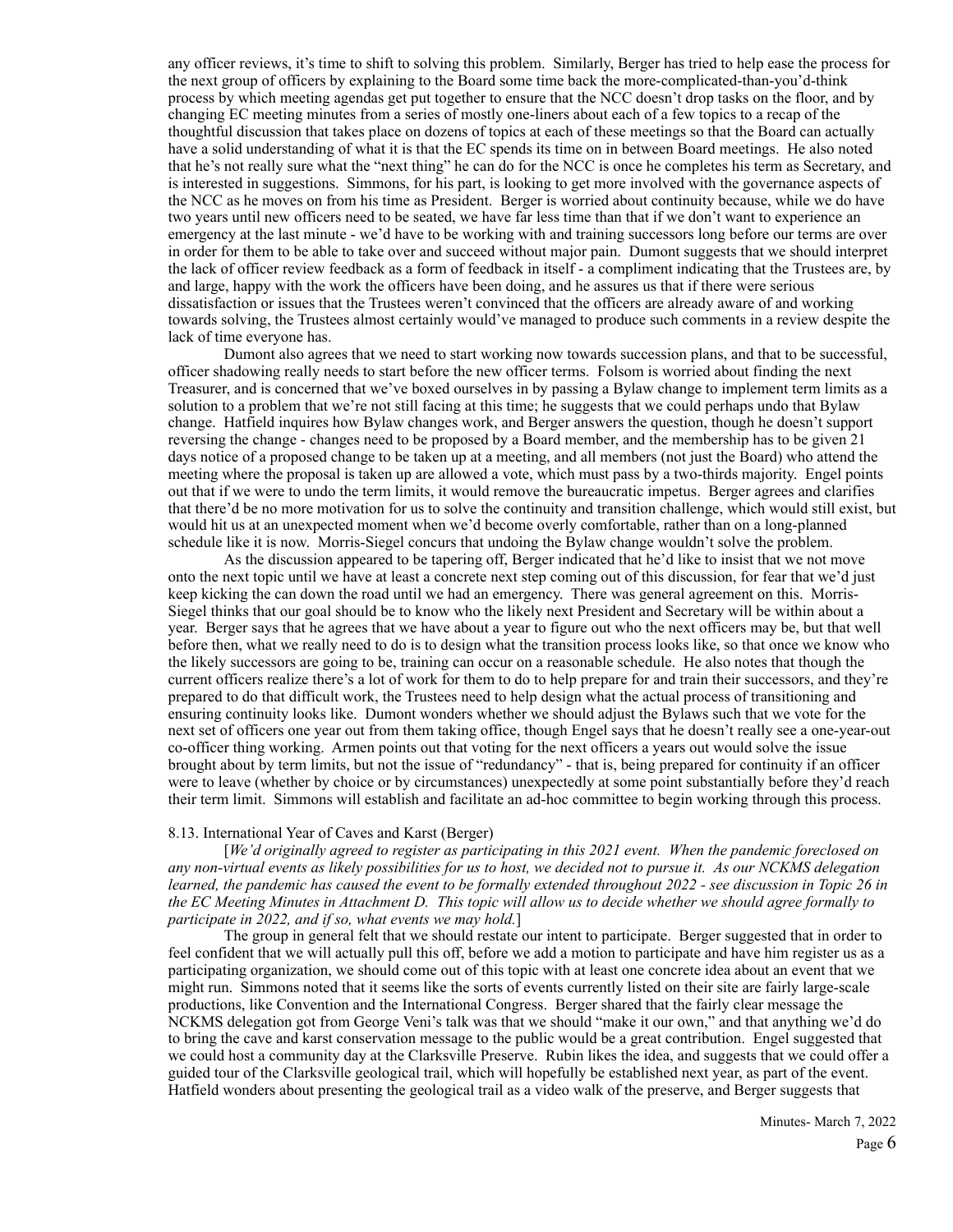perhaps we have this be a hybrid offering - we have an in-person guided walk on one or two days, and have a videographer capture it, and then on a later day, we can stream the video for folks not near Clarksville. Berger also asked about the "canned" presentations Engel has for things like Clarksville Day. Engel reports that he has two such canned presentations, and could offer them, perhaps in the parking lot or near the sinkhole as one of the offerings during our community day in concert with the guided geological trail walks. He also thinks we may be able to partner with Thacher Park to do something there. Having come out of the discussion with at least two concrete event ideas that seem easily within reach, Berger will add a motion in New Business to participate, and if approved, will register us on the IYCK website.

### 8.14. Reworking our communication practices (Dumont)

 [*The announcement about this meeting that went out with the quarterly newsletter misinformed the membership about the time and venue, and having to send out mass e-mails correcting such things can be*  embarrassing and is a reminder that we're perhaps not doing what we should to review communication before it *goes out the door.*]

 Dumont notes that he's not really sure this is an issue that we're going to manage to solve here. Simmons notes the survey that Dunham posted on our Facebook page about whether people read the NCC Newsletter, which got an overwhelming majority of replies indicating that people do read it every time it comes out, so evidently people are prepared to read whatever printed material we send. Berger thinks that historically, we've had a cultural "loosey-goosey"ness about proofreading materials before they go out, noting the multiple issues we encountered as a result of not being careful about redacting certain items in the minutes we publish on the web, and that at one point years ago, it was suggested to him that he send a set of highlights from the unapproved minutes of the prior meeting for the Newsletter Editor to publish prior to the process where the Board reviews, makes corrections, and approves them. As the organization has grown and matured, he thinks that being less formal and careful about everything we send out has become progressively less reasonable. Morris-Siegel asks whether others have credentials for Mailchimp for redundancy. Berger responds that he believed Simmons was given credentials a while back, but Simmons informs us that, in fact, it never happened. Dumont asks whether we have a designated "communications person," and Simmons says that we really don't, since we have a Publications person, a Publicity person, and a Newsletter Editor, and they're not all the same person, so there isn't really a centralized or standardized process. Simmons also points out that in years past, it was typical for people in those positions to be otherwise involved at Board Meetings, which made it easier for them to directly know what information was accurate. Dumont thinks we should accomplish something on this issue, and Engel suggests that we mostly need to discuss the process with two people. The conclusion is that an ad-hoc committee will look into how to define an improved process.

# 8.15. Northeast Bat Working Group (NEBWG) (Ingalls)

 Ingalls points out that the conference is in January this coming year, and we've often sponsored it before. If we wish to do so this time around, we'd have to decide at this meeting. The sponsorship levels were looked into, and the conclusion was that we should sponsor at the Bronze (\$250) level, which comes with a complimentary registration. The draft 2022 budget was adjusted accordingly. Ingalls notes that it's likely that her employer will pay for her registration. Hatfield expresses interest in attending as well.

### 8.16. Meeting monitor and time checks (Dumont)

 Adding this topic as the Committee of the Whole was about to close, Dumont suggests that we may in the future wish to designate someone to specifically check that we're staying on track and progressing through the meeting, and to call out periodic time checks. Simmons indicates that he may follow the suggestion.

9. Simmons moves to close the Committee of the Whole. Second by Engel For: All

[The Committee of the Whole is closed]

Old Business

[None]

New Business

10. Berger moves: The minutes of the September 26, 2021 Board Meeting are approved. [*The Secretary would like to thank Folsom and Dumont for sending in their reviews.*] Second by Morris-Siegel For: All [The minutes of the September 26, 2021 Board Meeting are approved]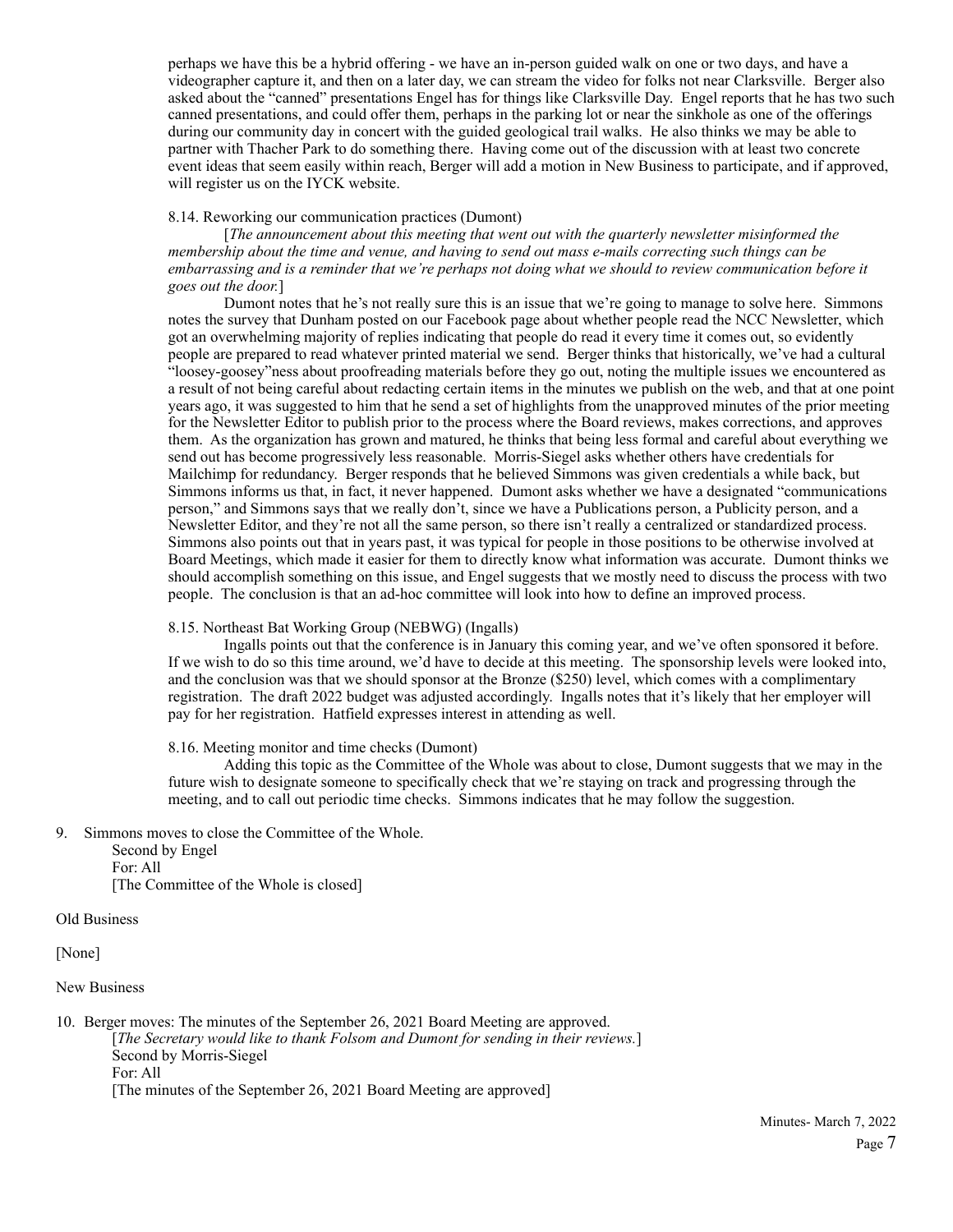11. Nieman moves: The revisions to the Sellecks Karst Preserve Management Plan, as amended during Committee of the Whole, are approved.

 [*The proposed revisions will have been discussed in Item 8.3 during Committee of the Whole.*] Second by Berger For: All [The revisions to the Sellecks Karst Preserve Management Plan are approved]

12. Simmons moves: The President is hereby authorized to sign the "NCC Fund Agreement" with the National Speleological Foundation on behalf of the NCC.

 [*The proposed contract with the NSF was circulated with the meeting materials, and discussed in Item 8.4 during Committee of the Whole.*]

 Second by Berger For: Rest Abstain: Engel [The President is authorized to sign the contract with the NSF]

13. Simmons moves: The President is hereby authorized to sign the "Declaration of Mutual Access Easement" with the Kingston Land Trust on behalf of the NCC.

 [*The proposed easement contract was circulated with the meeting materials, and discussed in Item 8.5 during Committee of the Whole.*]

 Second by Cantello For: Rest Abstain: Engel [The President is authorized to sign the easement contract with KLT]

14. Simmons moves: The President is hereby authorized to sign the "Cave Preserve Lease Agreement" with Gabriel Krystal for the proposed Jack Packers Cave Preserve on behalf of the NCC.

[*The proposed lease contract was circulated with the meeting materials, and discussed in Item 8.6 during Committee of the* 

*Whole.*] Second by Engel For: All [The President is authorized to sign the lease agreement for the Jack Packers Cave Preserve]

15. Simmons moves: Upon signature of the "Cave Preserve Lease Agreement" referenced in Item 14 by the President and by Gabriel Krystal, the Jack Packers Cave Preserve is created.

 [*This action formally creates the permanent committee that allows us to carry on all the necessary activities for stewardship of a new preserve, including advertising for and appointing preserve managers, allocating a budget line item, etc.*]

Second by Engel

For: All

[The Jack Packers Cave Preserve will be created upon signature of the lease agreement]

16. Simmons moves: Upon creation of the Jack Packers Cave Preserve, Kevin Dumont is appointed as interim Preserve Manager. [*Creation of the preserve and associated permanent committee in Item 15 will result in a vacancy in the position of Chairperson of that committee (also referred to as Preserve Manager). All such vacancies need to be advertised to the membership so* 

*that anyone interested in taking on the position has an opportunity to offer their service before the Board makes a permanent appointment. During the search process, someone will need to serve in the role on an interim basis.*]

 Second by Engel For: Rest Abstain: Dumont [Kevin Dumont is appointed interim Preserve Manager for the Jack Packers Cave Preserve once it exists]

17. Simmons moves: Adriane Hectus is appointed as co-Manager of the Spider Cave Preserve.

Second by Dumont

For: All

[Adriane Hectus is appointed co-Manager of the Spider Cave Preserve]

18. Simmons moves: Leslie Hatfield is appointed as Fundraising Chair. Second by Berger For: Rest Abstain: Hatfield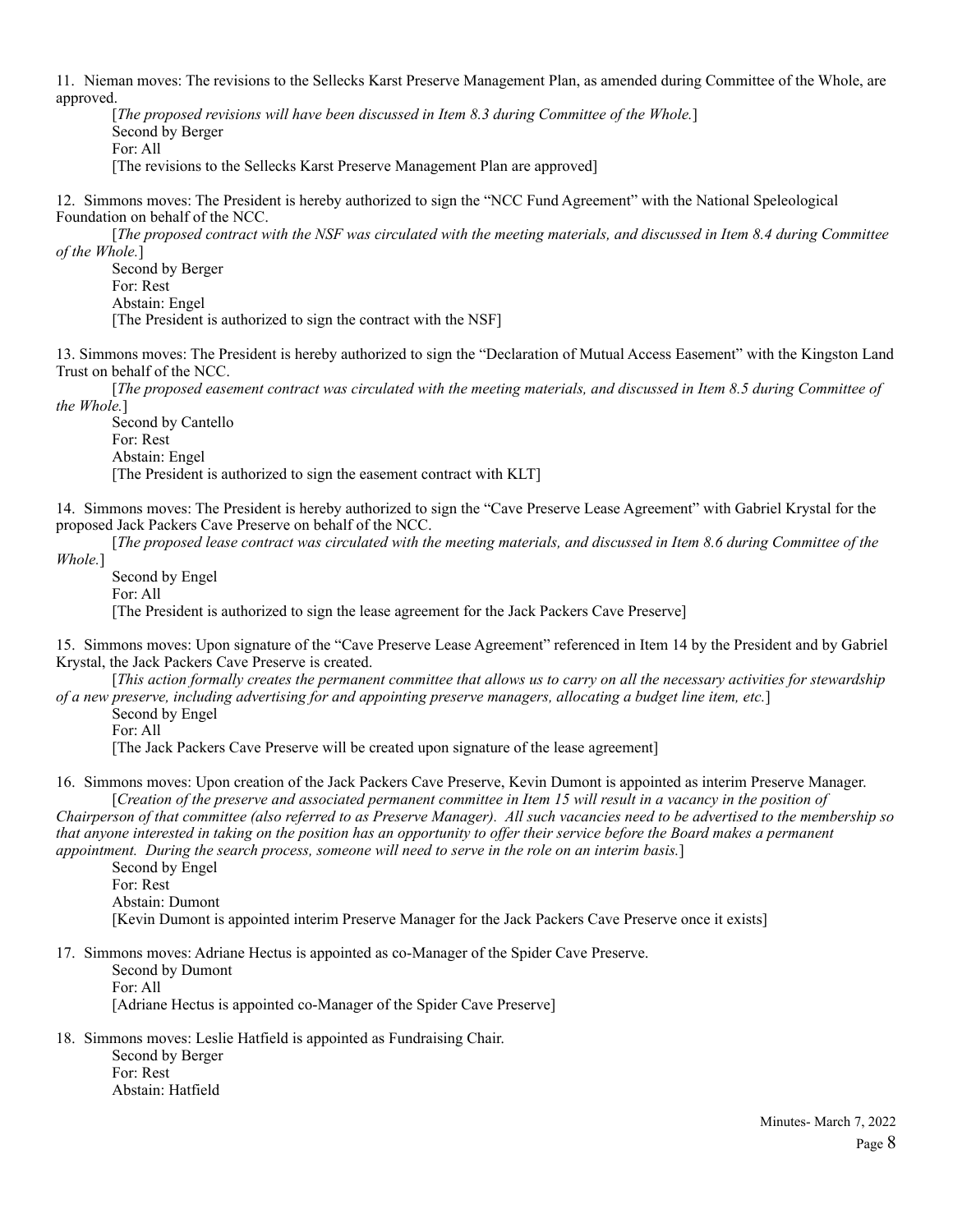[Leslie Hatfield is appointed Fundraising Chair]

19. Simmons moves: The President is hereby authorized to apply for Transaction Grants from the New York State Conservation Partnership Program of the New York State Department of Environmental Conservation's Environmental Protection Fund for the acquisition expenses related to the Salamander Cave Preserve and the Hatfield/Schwartz addition to the Clarksville Cave Preserve. [*Prior motions to apply for NYSCPP grants have required roll call votes, and we may have to do the same for this one.*]

| Berger: Yes        | Simmons: Yes | Engel: Yes  | Folsom: Yes   |
|--------------------|--------------|-------------|---------------|
| Morris-Siegel: Yes | Ingalls: Yes | Dumont: Yes | Nieman: Yes   |
| Rubin: Yes         | Armen: Yes   | Drake: Yes  | Cantello: Yes |

[The President is authorized to apply for NYSCPP Transaction Grants for the Salamander and Clarksville preserves]

20. Simmons moves: The President is directed to include a line item for trail design costs in the budget for the Transaction Grant from the New York State Conservation Partnership Program for the acquisition expenses related to the Salamander Cave Preserve. Second by Ingalls

For: All

[The NYSCPP Transaction Grant application for the Salamander Preserve will include a budget line item for trail design]

21. Folsom moves: The NCC budget for 2022, as presented in Attachment C and amended during Committee of the Whole, is approved.

 [*The proposed budget will have been discussed in Item 8.10 during Committee of the Whole.*] Second by Engel For: Rest Abstain: Folsom [The 2022 budget is approved]

22. Engel moves: The NCC thanks Al DeMaria for his years of service as Chair of the Surprise Cave Committee. Second by Armen For: All [Al DeMaria has the NCC's thanks for his years of service]

23. Hatfield moves: The NCC will host the Spring 2022 NRO. An ad-hoc committee will be appointed, and shall have authority to cancel the event, if conditions warrant, without further Board action.

 Second by Morris-Siegel For: Rest Abstain: Rubin [The NCC will host the Spring 2022 NRO, subject to cancellation by an ad-hoc committee]

24. Berger moves: The NCC will participate in the International Year of Caves and Karst.

 Second by Simmons For: Rest Abstain: Cantello [The NCC will participate in the International Year of Caves and Karst]

- 25. Ingalls moves: The NCC will sponsor the Northeast Bat Working Group (NEBWG) conference at the "Bronze" level for \$258.50. Second by Hatfield For: Rest Abstain: Ingalls [The NCC will sponsor the 2022 NEBWG conference at the Bronze level]
- 26. Simmons moves: Ramon Armen is appointed co-Manager of the Merlins Cave Preserve. Second by Morris-Siegel For: Rest Abstain: Armen [Ramon Armen is appointed co-Manager of the Merlins Cave Preserve]

Informational point: The Spring 2022 NRO ad-hoc Committee is established with L. Hatfield [Chair], E. Davis, and B. Folsom.

Informational point: The Native American Acknowledgment ad-hoc Committee is established with K. Dumont [Chair] and P. Rubin.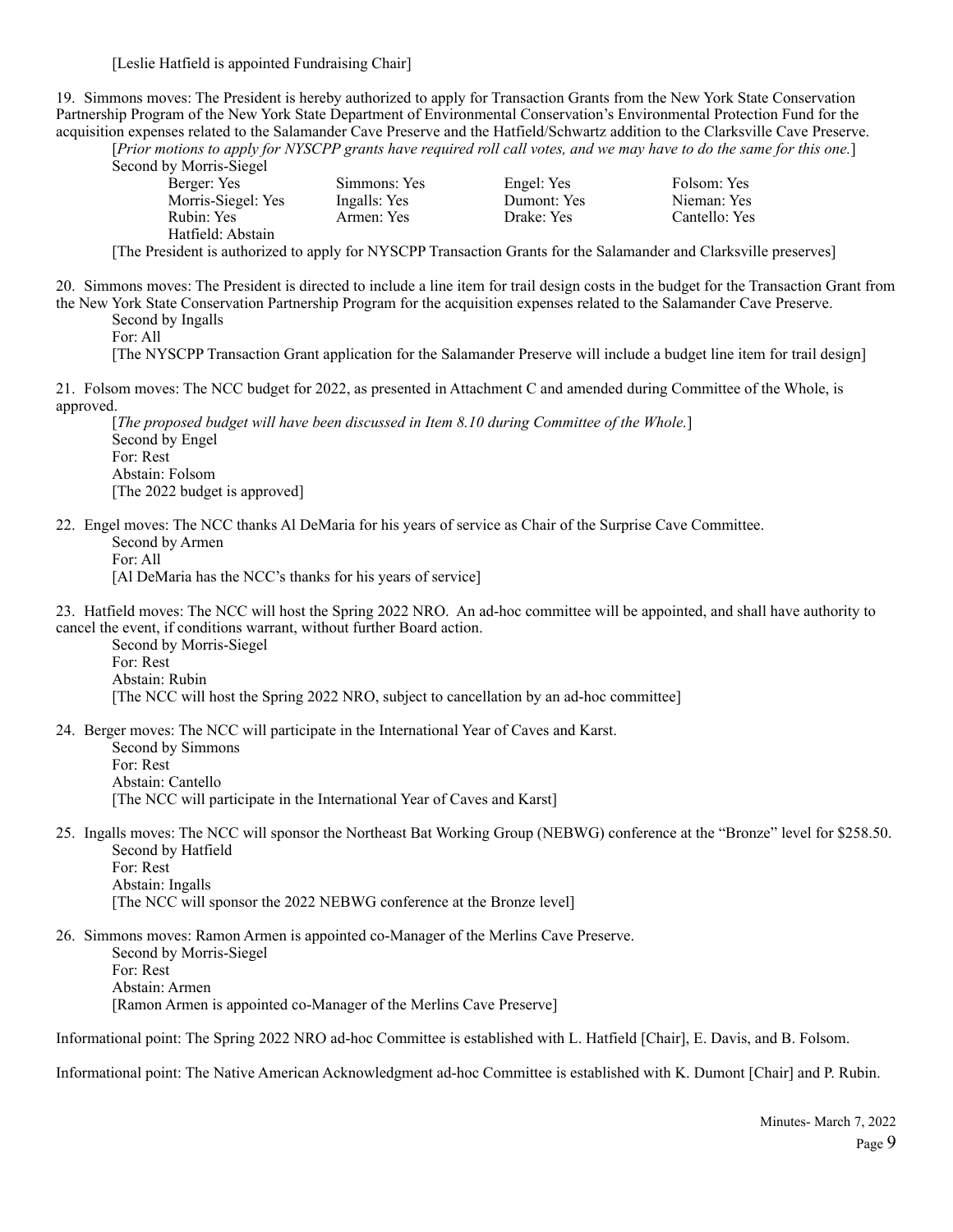Informational point: The Executive Succession ad-hoc Committee is established, with the President to facilitate its progress.

Informational point: The Conservancy Communications ad-hoc Committee is established with K. Dumont [Chair] and B. Simmons.

Informational point: Next EC meeting will be Sunday, February 6, 2022 at 10AM at a location to-be-determined or 9AM if entirely via videoconference.

Informational point: the Spring Board meeting will be Sunday, March 6, 2022 at 10 AM at HRP Associates or 9AM if entirely via videoconference.

Informational point: the late Spring EC meeting will be Sunday May 1, 2022 at 10AM at a location to-be-determined or 9AM if entirely via videoconference.

27. Simmons moves: The NCC Summer meeting will be Sunday, June 5, 2022 at 10AM perhaps at the Chu residence or 9AM if entirely via videoconference.

 Second by Folsom For: All [The NCC Summer meeting will be Sunday, June 5, 2022 at 10AM if in person or 9AM if entirely via videoconference]

28. Simmons moves: The NCC thanks Emily Davis and Mike Warner for their gracious offer to host this meeting at their home, and regrets that pandemic and travel concerns prevented the Board from taking them up on the offer.

 Second by Ingalls For: All [Emily Davis and Mike Warner have the NCC's thanks for their offer to host this meeting]

29. Engel moves: The Board shall enter Executive Session to discuss a personnel matter. Second by Hatfield For: Rest Abstain: Morris-Siegel [Motion passes - the Board enters Executive Session at 2:17pm and exits Executive Session at 3:17pm]

30. Engel moves: Paul Rubin is appointed co-Chair of the Science Committee.

 Second by Morris-Siegel For: Rest Abstain: Cantello, Rubin Absent: Nieman [Paul Rubin is appointed co-Chair of the Science Committee]

31. Engel moves to adjourn.

 Second by Hatfield For: Rest Against: Morris-Siegel Absent: Nieman [The meeting is adjourned]

Meeting adjourned at 3:20pm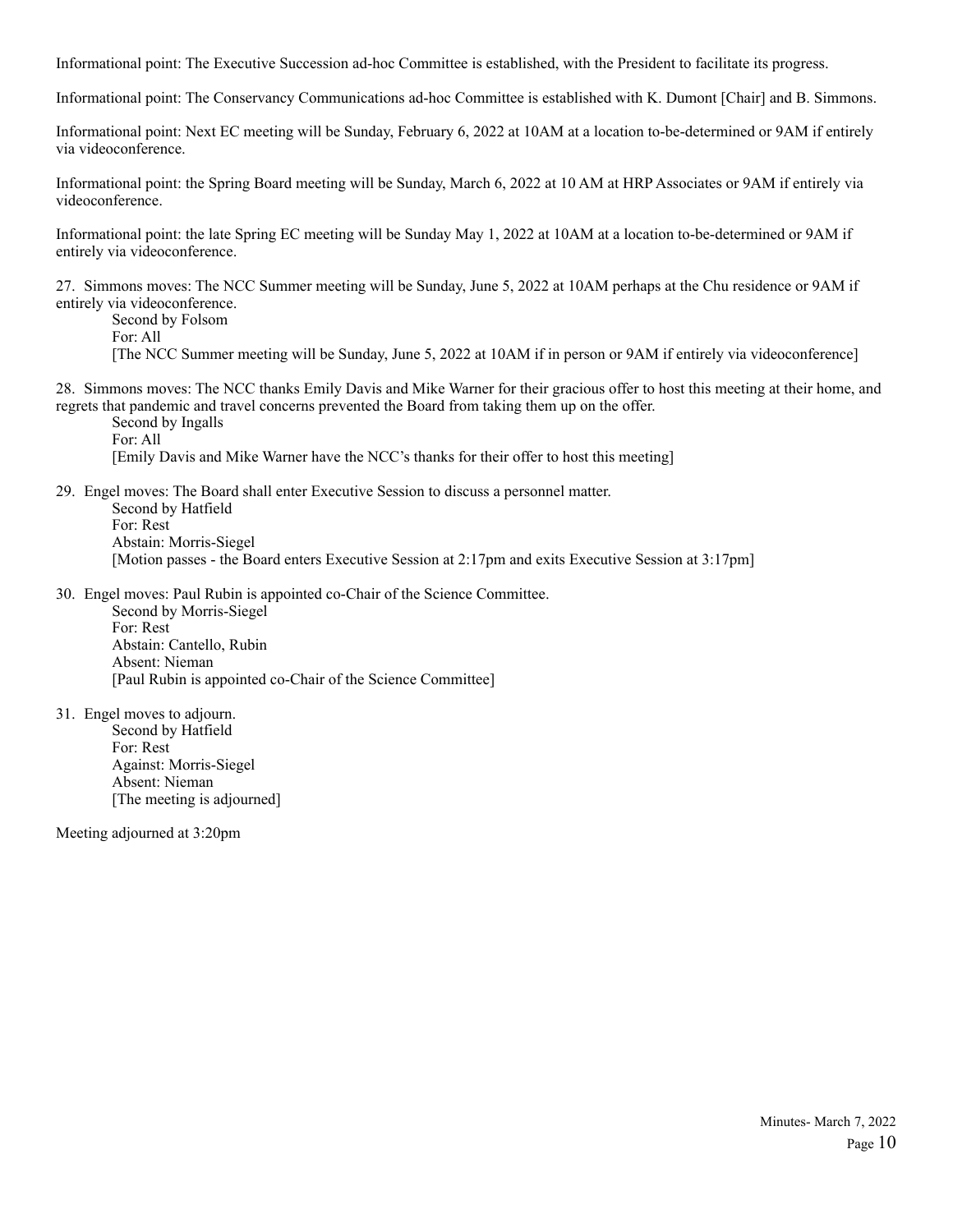### **Attachment A President's Report**

- 1. Huge thanks to everyone that worked the Give and Gear Up fundraiser. Not sure of the net proceeds yet, but looks to be around \$5,000. That goes a long way to keeping us solvent this year. There have also been several very generous donations of unrestricted and Clarksville-dedicated funds!
- 2. Many thanks to Mitch, Riley, and Paul for repping the NCC at the NCKMS in Texas this year.
- 3. Special thanks to Leslie and Ellen for the gift of the Thook entrance and surrounding land. This is an amazing, generous, and fantastic thing for the conservancy and for the cave's long-term protection.
- 4. I am submitting NYSCPP grants for the Salamander donation and the Thook donation costs. I had discussed a possible joint venture with KLT for the development of the Salamander Preserve/Quarry parcels, but they were going in for a Development Grant (to fund personnel). The Hibernation Committee discussed putting in for the next phase of the Human Influences on Caves Grant (Part II, data analysis), but given current personnel issues, opted not to put in for that this year.
- 5. Discussions with the Hibernation committee have settled on keeping a couple of the bat acoustic detectors for our future use and selling the rest. I have a contact that uses the same equipment and am following up on that lead. We will also put the word out of their availability at the upcoming NEBWG in January.
- 6. Jacob is off and running on the Stewardship Coordinator position and we are working on several ideas.
- 7. The owner of the property is on board with the lease and now we just need to schedule a signing to add the Preserve to our growing inventory.
- 8. Acquisitions has been relatively quiet over the last two months since the September meeting.
- 9. The draft Access Easement for Salamander Cave is ready to be signed.
- 10. I still need to schedule a meeting with the Columbia Land Conservancy President concerning .
- 11. We did not do Officer's reviews again this year. As you all know, assuming we are reelected this year, Mitch and I will be in our last terms as Secretary and President. I would like the Governance Committee discussions to begin focusing on succession planning in a serious manner.

# **Cave Preserve Management Plan Review Schedule**

| Year | March          | June        | September  | December        |
|------|----------------|-------------|------------|-----------------|
| 2021 | Ella Armstrong | Knox        | Traino     | <b>Sellecks</b> |
| 2022 | <b>Bensons</b> | Merlins     |            | Onesquethaw     |
| 2023 | Spider         | Clarksville | Salamander | <b>Bentleys</b> |
| 2024 | Ella Armstrong | Knox        | Traino     | <b>Sellecks</b> |

Note: I have not heard if there are any proposed changes to the **Sellecks** management plan at this time.

# **CAVE PRESERVE REPORTS.**

### **Bentleys Cave Preserve (Devon Hedges, Jonah Spivak)**

**Progress:** Trail conditions remain in an acceptable situation. There are two wet areas that need some work to improve drainage. Border marking and trail markers remain in good shape.

**Issues:** The kiosk needs to be replaced. Devon and Jonah have discussed general ideas for this, but no action taken in 2021. The driveway to the parking area is showing deterioration. While still drivable, it needs attention in 2022.

**Plans**: Both managers were not as available in 2021 for projects as we would like. The kiosk and the driveway repair are now top priorities and will be attended to in 2022.

### **Bensons Cave Preserve (Luke Mazza)**

**Progress**: Inspected the property on October 16th and put Bensons to bed for the winter. Posted the closure signs and took some measurements on the kiosk posters for future replacement. 11 total permits were issued in 2021, with ~8 of those being utilized for cave visitation. This is up from an all-time low in 2020 of 4 permits and 3 trips. Updated posters featuring the wonderful photography of Erik Nieman are in progress.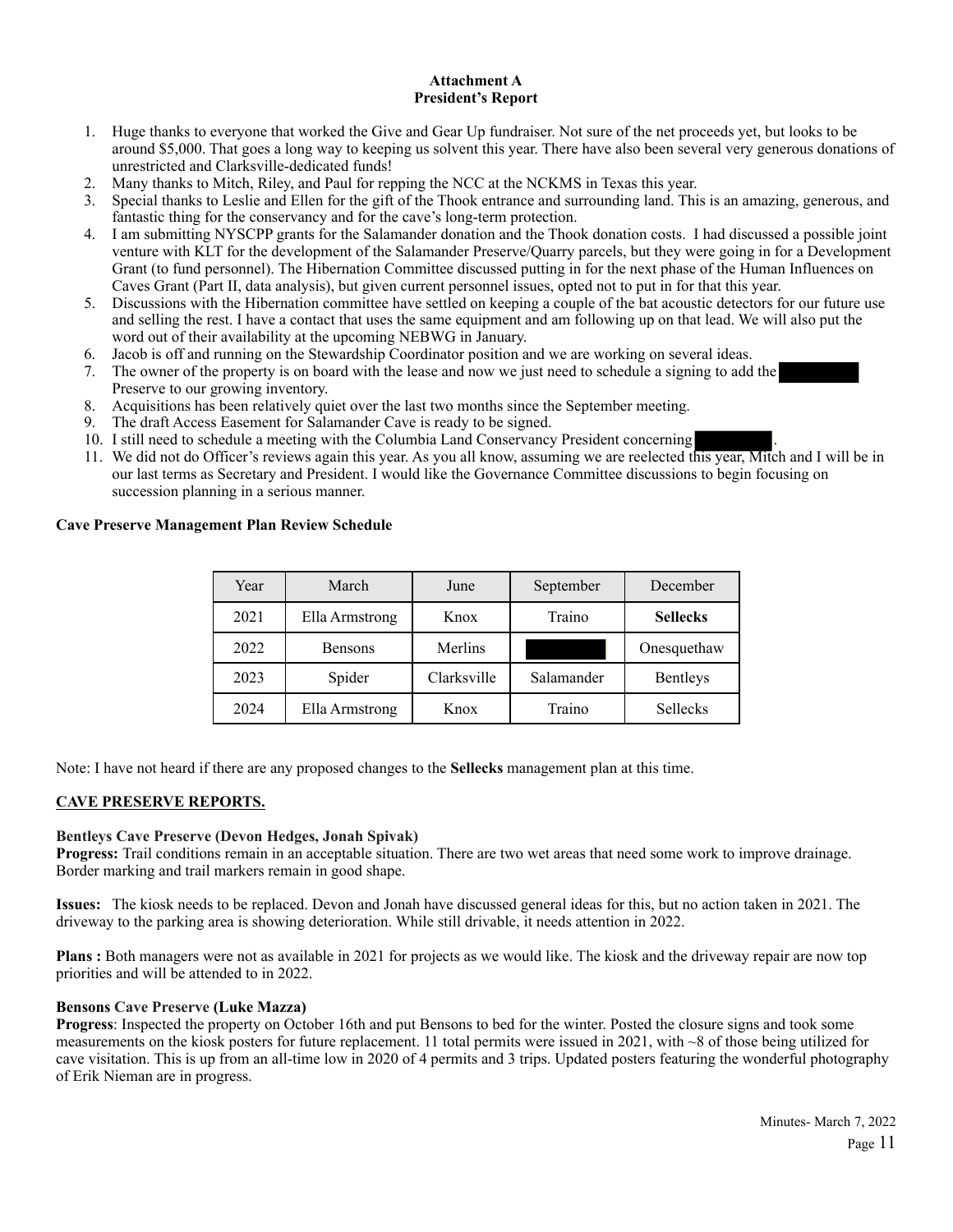**Issues**: None to report.

**Plans**: New posters to replace the faded ones from 2014 are drafted and will be getting those printed soon.

### **Clarksville Cave Preserve (Mike Chu, Thom Engel, & Chuck Porter)**

**Progress**: Cave closed signs have been put up. A good start was made on marking the eastern boundary of the preserve. Our neighbor was invited to participate which he did. Assisting in this were Mike Chu, Chuck Porter, Jacob Morris-Siegel, Bob Simmons, and Thom Engel.

**Issues**: Some of our neighbor's posted signs are still on our property. This is in the process of being resolved. The changing area needs to be rebuilt. The current one was constructed in 2004.

**Plans**: We plan to rebuild the changing area. Current scheduled work date is 23 April 2022

### **Ella Armstrong Cave Preserve (Erik Nieman)**

**Progress:** Trail maintenance/trees cleared.

**Issues:** Weeds in parking area.

**Plans:** Ongoing project to clear the weeds overtaking the parking area.

### **Merlins Cave Preserve (Morgan Ingalls and Ramon Armen)**

**Progress:** There were several trips into the cave in September, including one videography trip as part of Mike Sandone's Caves and Legends series. There have been no known trips into Dragon Bones. Merlins and Dragon Bones are both now closed for winter. There was also one trip to Dome 12 in October, during which the gravel was dug out from the sinkhole to re-expose the top of the culvert. The temporary culvert lid, though destroyed because of being buried in gravel, protected the cave from any debris buildup inside the cave. A large part of the cave was washed clean of dirt and gravel because of the flooding, and the dry side of the cave washed out significantly. The dig project is expected to continue on both the dry side and wet sides of the cave. The data logger that had been placed in the cave in 2019 and recovered earlier this year was given to Jacob Morris-Siegel in order to download the data off of it. This data has not yet been analyzed.

**Problems:** Merlins and Dome 12 both experienced heavy flooding over the summer. In the case of Dome 12, the lower portion of the sinkhole filled up with gravel to a level above the top of the culvert. While enough gravel was removed to re-expose the culvert and re-enter the cave, the lid we had placed on the culvert over the winter suffered damage and will need to be replaced. The top of the culvert was also deformed (but the structural portion of the culvert was unaffected). The kiosk sign is in bad shape and needs replacing. Some property boundary markers need replacing.

**Plans:** Investigate kiosk sign replacement. Continue to look for 36" diameter by 8' long culvert to protect Dome 12 from future flooding; although we might have to wait until supply chain issues clear up and prices drop down. Build a new culvert lid before the Dome 12 sinkhole freezes up for the winter, assuming no culvert is found beforehand.

Continue the dig project in Dome 12, provided no bats are found and it stays warm and dry enough. Recover and analyze the data from the data logger. Replace the boundary and trail markers where needed. There also needs to be some surface work to clear up trees that fell across the trail during the storms over the summer and fall. Some of these trees are very large and will require a chainsaw to remove.

\*note I recently downloaded the temp and humidity data from Merlins but have not sent the data to anyone. -Jacob

### **Knox Cave Preserve (Mitch Berger)**

**Progress:** The number of permits issued this season stands at 50 by me (five of which were cancelled) plus two Special Use ones (one of which was for the NCRC Level 1 course). Participated in discussion of Engel's new Posted sign proposal. Consulted with Hatfield about progress on and prospects for the sinkhole trail restoration project for the Mtn Dew grant proposal she put together. Worked with NYS DEC to arrange for an equipment maintenance visit for the acoustic monitoring scientific study they're working on with BCI on November 17. Had multiple detailed conversations about planning for the trail restoration project.

**Issues:** Our permitted group on September 29 reported that as they were departing, they encountered an unpermitted group arriving with two vehicles; they didn't manage to obtain plate numbers, and their report arrived two days later, so we were unable to pursue the issue. We do not yet have a final plan or budget for the trail restoration project. The Great Divide rope is [presumably] still there. Engel and Berger still need to investigate what may be poison parsnip plants. The path down the sinkhole is degrading and in need of restoration work (in the process of consultation for planning).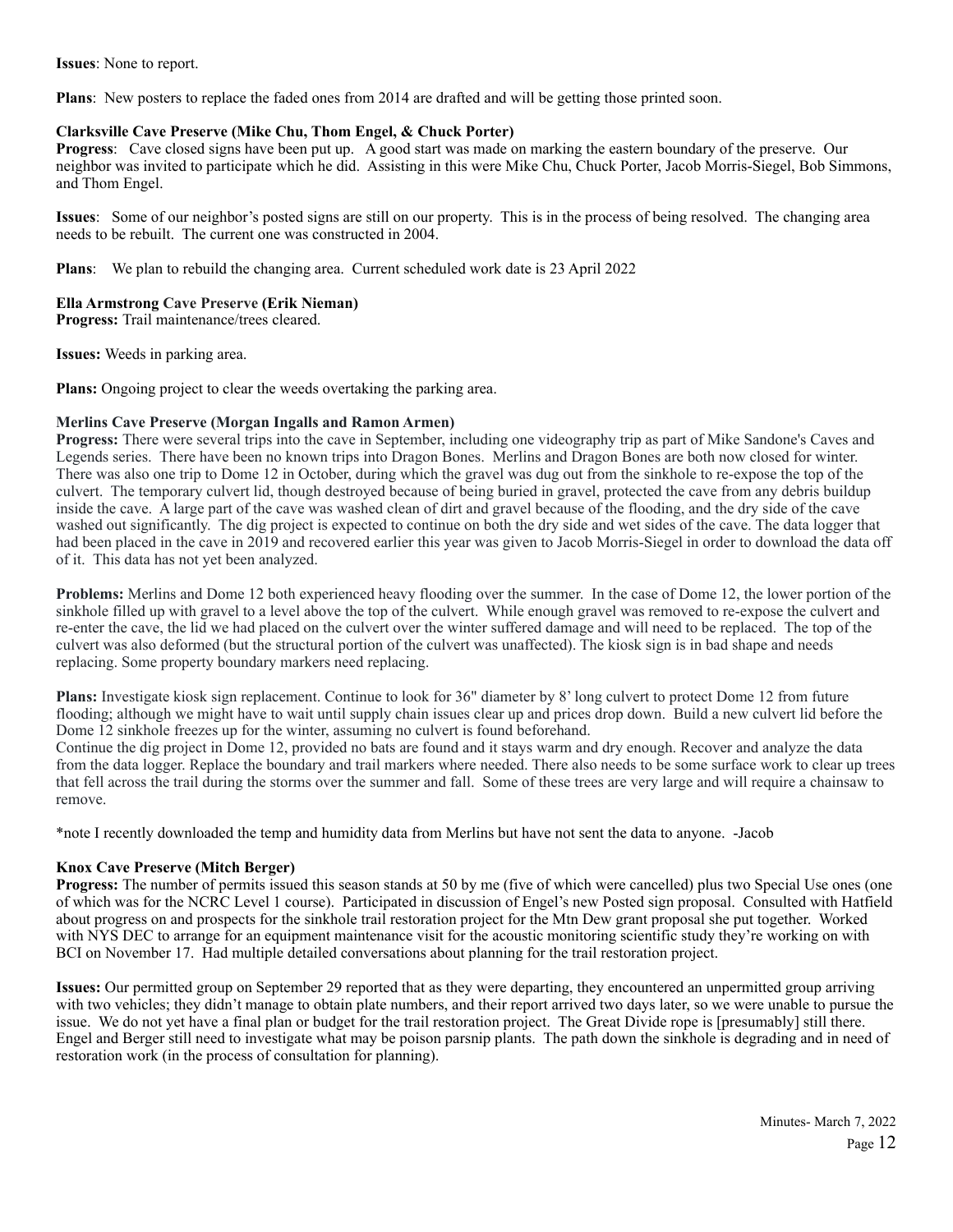**Plans:** Periodic property inspections. Continue to consult with trail experts on restoration planning. Addition of trail markers and reposting of property. Boundary marking. Removal of the Great Divide rope. Investigation of troublesome plant species. Further attempts at removal of ancient graffiti.

# **Onesquethaw Cave Preserve (Thom Engel, Christa Hay, & Ellen Schwartz)**

**Progress**: Cave closed sign has been put back up. We had 16 permitted trips this year. A 17th permit issued but not used. This is up from last year (12). Mean group size was 5.6 persons.

**Issues**: The farmer to the south is using our property to access the fields. He is also our neighbor at the Traino Preserve.

**Plans**: I plan to contact USF&WS regarding a bat-exclusion device for the cave. This might allow winter access.

### **Salamander Cave Preserve (Cara Gentry, Erik Richards)**

Bob S. attended an event which included a site walk on a property to the west of the current KLT parcel, which KLT has an option to purchase. No apparent karst expression on this piece was observed. After the walk, which included local and county representatives, a get together was held at a nearby home with neighbors from the Wilbur area as a fund-raiser for the new purchase.

The access easement has been through its final review by KLT and is ready for our approval. Bob had sent out the latest draft to the Board some weeks back.

### **Sellecks Cave Preserve (Erik Nieman, Tony Vasile)**

**Progress:** 1. Temporary sign with updated contact info placed at kiosk, along with a QR code that leads directly to the Sellecks Preserve page on the NCC website (following the Onesquethaw Preserve example).

**Issues:** 1. Kiosk is irreparably broken. 2. Kiosk needs new poster with updated information.

**Plans:** 1. Replace kiosk with one stored at Mike Chu's house? (if available). 2. Update contact info for preserve. New informational poster?

### **Spider Cave Preserve (Kevin Dumont**)

**Progress:** None to report.

**Issues:** None to report.

**Plans:** Trash collection and creation of a trail along both the base and the top of the escarpment is tentatively planned for the spring/ summer of 2022.

### **Traino Karst Preserve (Devon Hedges)**

**Progress:** Assembled some supplies, talked with neighbors about visits, marked more trail. Management plan revisions submitted.

**Problems:** Couldn't work for a few weeks recently when I'd otherwise planned to.

**Plans:** Will install a logbook and brochure bin as soon as possible, scheduled workdays on 11/26, 28.

# **Stewardship (Jacob Morris-Siegel)**

Several preserve reports mentioned that the kiosks or the material on them were in poor shape or needed to be updated. We should think about coming up with a standard design for the materials we have on our kiosks.

I would like to work with all the preserve managers to bring our boundary marking up to a higher standard. This means flagging, painting, and signing all our lines. I started this at Clarksville. I also want to review our boundary sign language and size.

I also think it is time to get a subscription to Landscape Conservation Software. We had approved this before, but we were not at a place where we could make good use of it.

# **OTHER COMMITTEES (PRESIDENT):**

# **Acquisitions (Chuck Porter, Bob Simmons)**

Vermont Land Trust, No update since last meeting.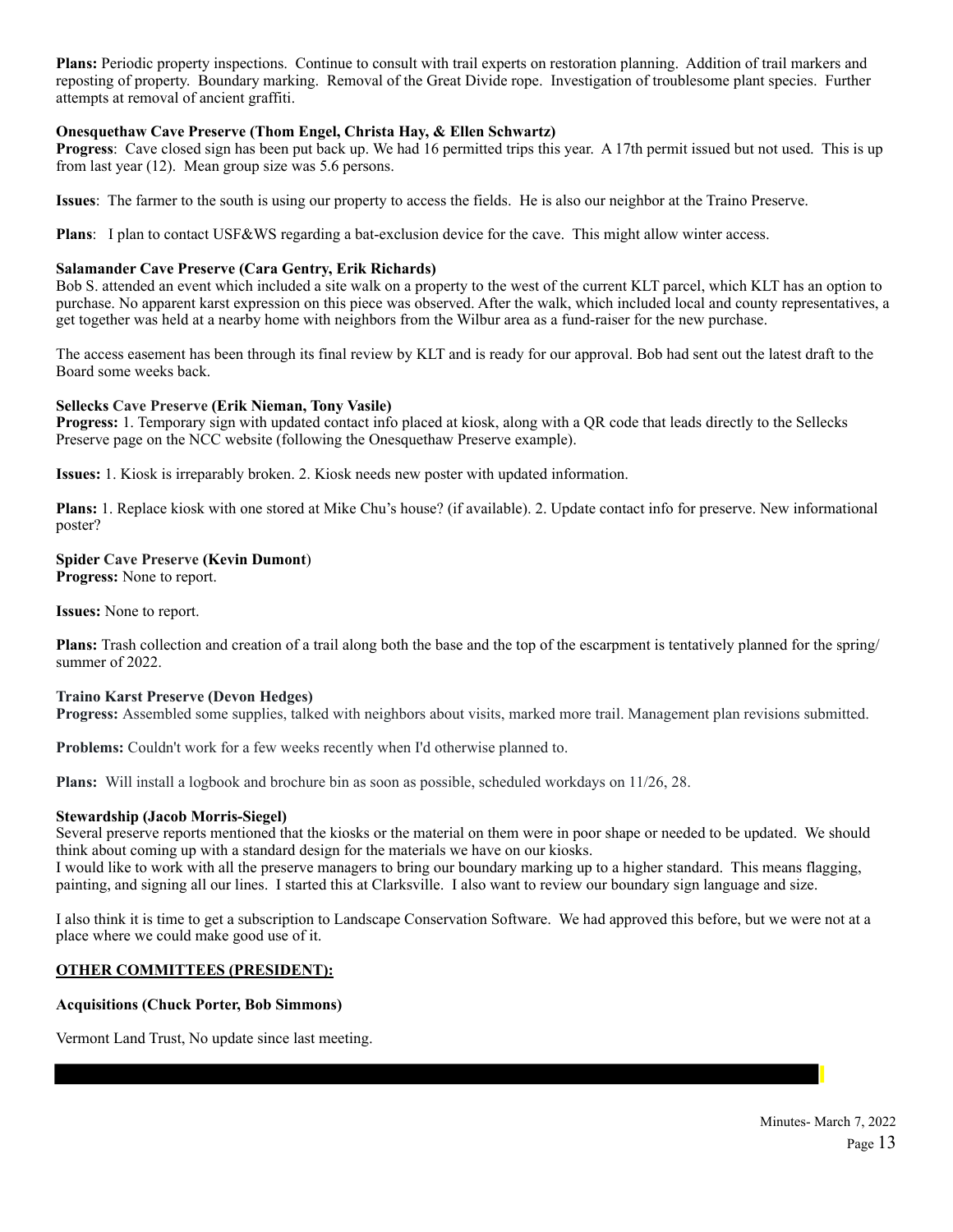| <u> .</u> |  |
|-----------|--|
|           |  |
|           |  |
|           |  |

Thook, Has been completed and is now a part of the Clarksville Preserve. New boundaries walked with management team and are being marked to delineate the metes and bounds.

# **Nominating (Norm Berg)**

Norm's report has been emailed to the Board already. The President and the Secretary have each agreed to stand for another term. No other candidates volunteered or were brought forward to the Committee. Note: Based on the term limitations, assuming Mitch and Bob are reappointed, this will be our last two-year term.

# **Risk Management (Mitch Berger)**

**Progress:** After the last meeting, collection of the Board's annual Conflict of Interest Disclosure Forms was completed with another round of assistance (and insistence) from the President. Completed annual risk management training required for eligibility for Terrafirma discounts.

# **Issues:** None.

**Plans:** Add insurance coverage (G/L and Terrafirma) for: Thook, the KLT property adjacent to Salamander when we execute the mutual easement agreement, and when the lease is executed. Prepare our Terrafirma renewal application for next year. Assemble the rest of the committee membership. Pick up other issues that were in-progress with the former ad-hoc committee.

### **Tory's Cave ad hoc committee (Bob Simmons)**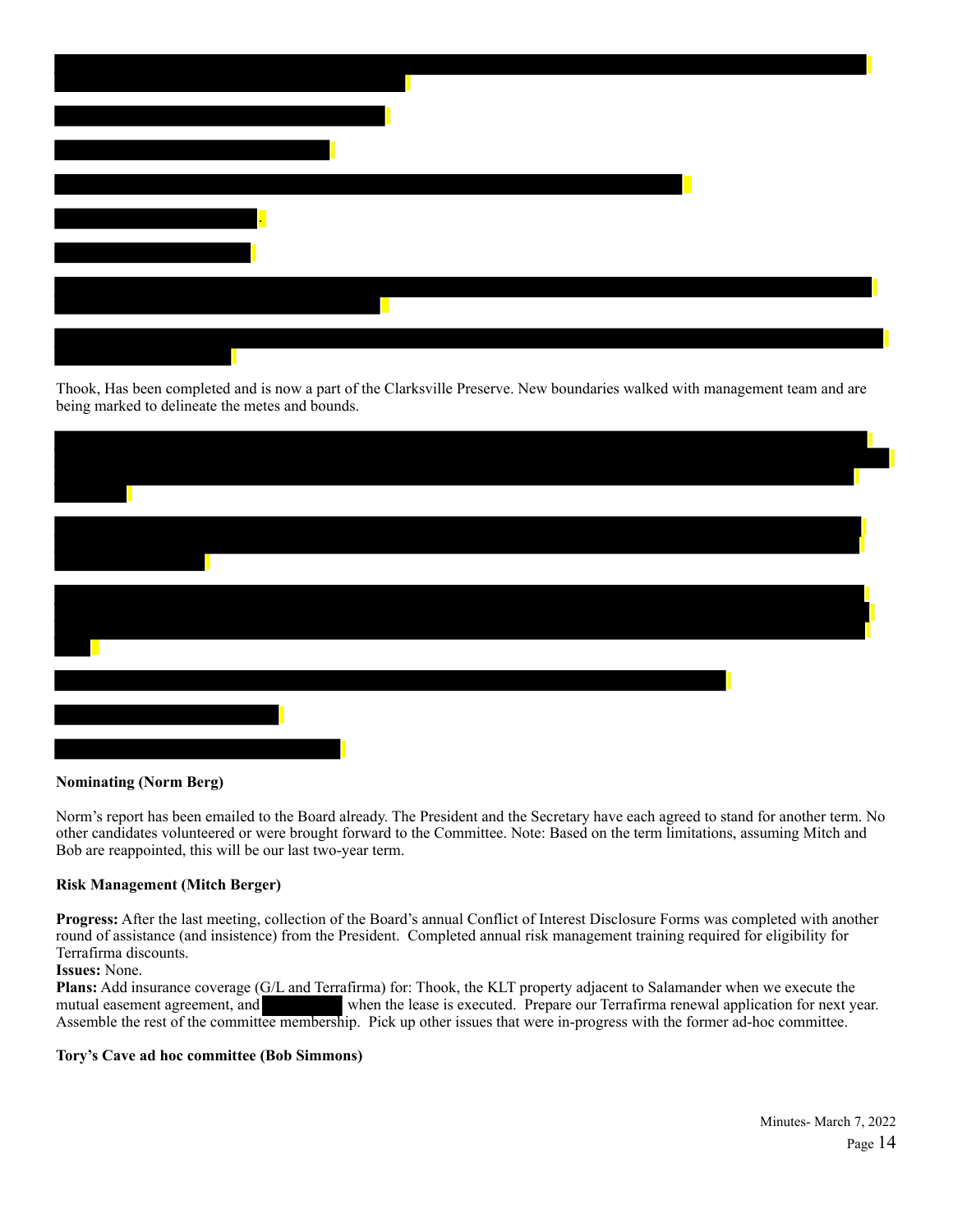I have had discussions with the Northwest Connecticut Land Conservancy about potentially reopening the cave for limited summer visitation, but have not pushed that very far. I may have a candidate for taking the lead on that situation as I have not been able to spend much time on it.

### **Bat Hibernation Ad hoc committee (Mitch Berger, Emily Davis, Mike Warner, Morgan Ingalls)**

A few issues here: First is the decision that we should unload most of the bat acoustic monitoring units as they are getting older and at some point, will lose their value. We do not presently have a use for so many and keeping a couple to monitor a cave or two, or have them available for loan seems to make the most sense. I have one lead with another environmental consulting firm, and we will also talk them up at NEBWG in January. After discussions concerning grant spending requirements and staffing, we have decided not to pursue funding for the second part of the investigation for this round.

### **Governance ad hoc (Devon Hedges)**

No update since last meeting.

**Attachment B Vice President's Report** 

**Bylaws Committee** (Joe Levinson) Nothing to report.

**Education** (Thom Engel) Nothing to report.

#### **Special Use** (Thom Engel)

 We had a total of 87 slots reserved for 2021. This is up from 2020 (45) but still below 2019 (135). Of these 86 36 (41%) were issued, 9 (10%) were denied, and 42 (49%) were not pursued. (Some of these were issued and surrendered and some requests were withdrawn before issuance.) Eight of the denials were for the same camp and were related to their failure to provide a Notification of Risk form. The 9th was a request for access during hibernation closure.

Of the 87 slots, 60 were for Clarksville.

A more complete accounting will be done after the first of the year. (I just fielded the filming request.)

We already have 32 slot reservations for 2022. This includes a small, professional filming request in Clarksville Cave.

### **Surprise Cave Committee** (Al DeMaria)

 I did not do any checkups at Surprise cave in recent months. I am giving up my position as contact person because I can not deal with the red tape; the New Paltz DEC has very little concern for the cave. However, I am willing to help out if Bob Simmons (or whoever is now the main contact for the cave) has any projects needing attention or help on cave matters. Give my name and email address to the person dealing with the cave..

### **Thacher Park** (Thom Engel)

 I had a lengthy conversation with Bill Hein on several cave related issues. These included discussions on place names in Hailes to the rock fall by Hailes. Notably we talked about cave access.

 Staff had discussions about cave management but since no one was asking for access, they figured there was no demand. (My irony alarm was buzzing loudly.) So, if you recall, "Don't ask. Don't tell." This seems to have been, "Don't tell that you may ask." So, regarding recreational caving, excepting Hailes and caves on the Indian Ladder trail all caves in the park are open from May 1 through September 30. (Digging still requires written permission per OPRHP regulations.)

 Hailes is sort of open. Bill recommends those wishing to enter Hailes should pre-arrange with him. Cavers MUST be fully equipped. Unless working on a science project, they will have to pay the parking fee. They'll need to stop at the visitors' center to get the key, which **MUST** be returned after the trip. The cave is open as of May 1. John Dunham recommends no entry after September 1.

 Caves along the Indian Ladder trail have the same rules as Hailes, but there are no gates and no keys and caves may be visited through September 30.

### **Cave Protection** (Thom Engel)

No action. Will try to set up a meeting with a local legislator or staff.

### **Science Committee** (Larry Davis)

During the period of July 15-November 15, 2021 there were two potential research projects under discussion.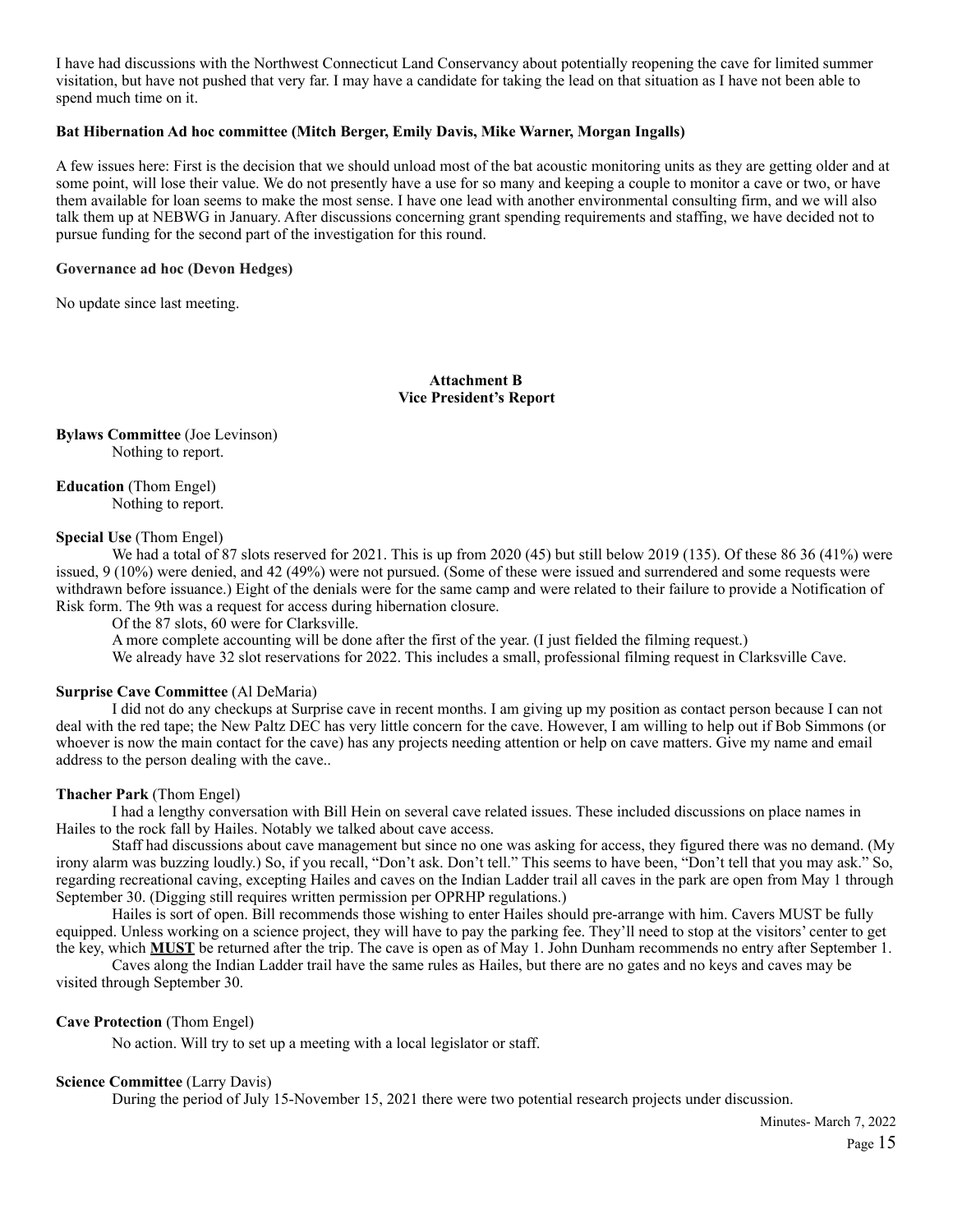The first of these, a project that that would "place an acoustic detector within the entrance of Knox, preferably before August 15<sup>th</sup>, to monitor bat behavior from the fall swarm to spring emergence." The project manager appears to be Amanda Adams of Bat Conservation International. No formal proposal was ever submitted to me. However, following an email exchange between me and Bob Simmons, Bob authorized the Knox Cave manager to issue a permit for this work. As the work is currently on-going, I do not have anything further to report. By the way, a copy of the permit was never sent to me.

 The second project would date speleothems in some of our caves to "determine when they were growing – and when they were not due to ice sheet cover – during the ice age cycles of the past 500,000 years. This is a critical piece of information to sort out how ice sheets respond to climate change, how climate-tipping points work, and how high sea levels rise in a warmer world." The project investigators are Dr. Jeremey Shakun of the Department of Earth and Environmental Sciences at Boston College and Dr. David McGee of the Department of Earth, Atmospheric, and Planetary Sciences at MIT.

 I was first contacted via email by Dr. Shakun in early April 2021. In the message, he briefly outlined what they wanted to do and asked to talk with me by telephone. We did so on April 15. I discussed the proposal procedure with him and differentiated between what he would have to do for us versus what he would need to do for NSS owned caves. **NOTE: I referred him to the Appendix C of the** *Board Manual* **since this is what we have "published". See suggestions at the end of this report regarding that Appendix.**  I found the science he was proposing compelling and encouraged him to prepare a formal proposal. I explained to him what I thought some of the concerns might be and made some suggestions about how he might speak to them. On April 27, 2021, Dr. Shakun submitted a preliminary draft of a proposal. I read it very carefully and responded with suggestions for extensive revisions on 23 May 2021. Note that I did not include others in the loop at this time since no specific caves were mentioned and I did not feel that the proposal was ready yet for consideration by managers and/or Board Members (all lot of this is explained in my memo of 19 October 2021 to Thom Engel-which I also shared with the Board Executive Committee. I am attaching a copy to this report as an appendix).

 I received a revised draft from Dr. Shakun on 14 June 2021. After carefully reviewing it, I felt that it was appropriate to solicit comments and suggestions from Board members and property managers. On 26 July, I sent a memo, along with copies of the draft to them requesting comments and suggestions. I received responses from most of the recipients. I lightly edited these and sent them along to Drs. Shakun and McGee on 2 August 2021. They responded that they were encouraged and felt that before completing a final draft (which would be the actual proposal), they needed to visit at least one cave. Paul Rubin was kind enough to take Dr. Shakun (and others?) to Clarksville.

 At this point. I am awaiting a final proposal. I have recently touched base with him and here is what he has to say. Thanks for checking in on this -- it's been on my list to touch base with you, but the fall has flown by. Yes, Paul Rubin took me into Clarksville Cave in September for a first look, and has helped me tune up the proposal a bit, and search for additional sources of speleothems. I'm still working on that a bit, and also need to check in with a few other cave managers to see if they want a separate proposal for every cave, or if we can just submit the one proposal to cover several caves -- in any case, hoping to submit the proposal within a month or two tops. Paul and I thought the best approach would be to propose only taking broken speleothem fragments... and then promise to return with a new proposal if we decide sampling in situ formations might be desirable.

### **COMMENTS, QUESTIONS, SUGGESTIONS:**

I feel that this project is advancing nicely. As soon as I get the final proposal, I will forward it to who? There is a problem here. Our published procedures call for Board consideration. I know, however, that the Board approved a new set of procedures some time ago. However, these are not published. They call for approval only by cave managers. However, I feel that this proposal should follow the old (published) procedures. My reasoning is as follows: 1) we have not published the new procedures and it would be inappropriate to require proposers to follow procedures that they cannot see. Furthermore, Shakun and McGee have been following our published procedures and a tremendous amount of work has gone into this. I think that changing the procedure at this point would be onerous and, perhaps, counterproductive. 2) Our "new" procedures seem to envision projects that would take place in a single cave. This project might end up encompassing several of our caves (and perhaps some NSS ones too). The old procedure seems to fit this scenario better. I suggest that we follow that and have the board consider the overall research plan. Then the investigators can work with the individual cave managers on protocols that would be specific to the cave they want to use. This way, they are spared having to produce several long proposals, one for each cave rather than a single one with appendices specific to individual caves which could be approved later.

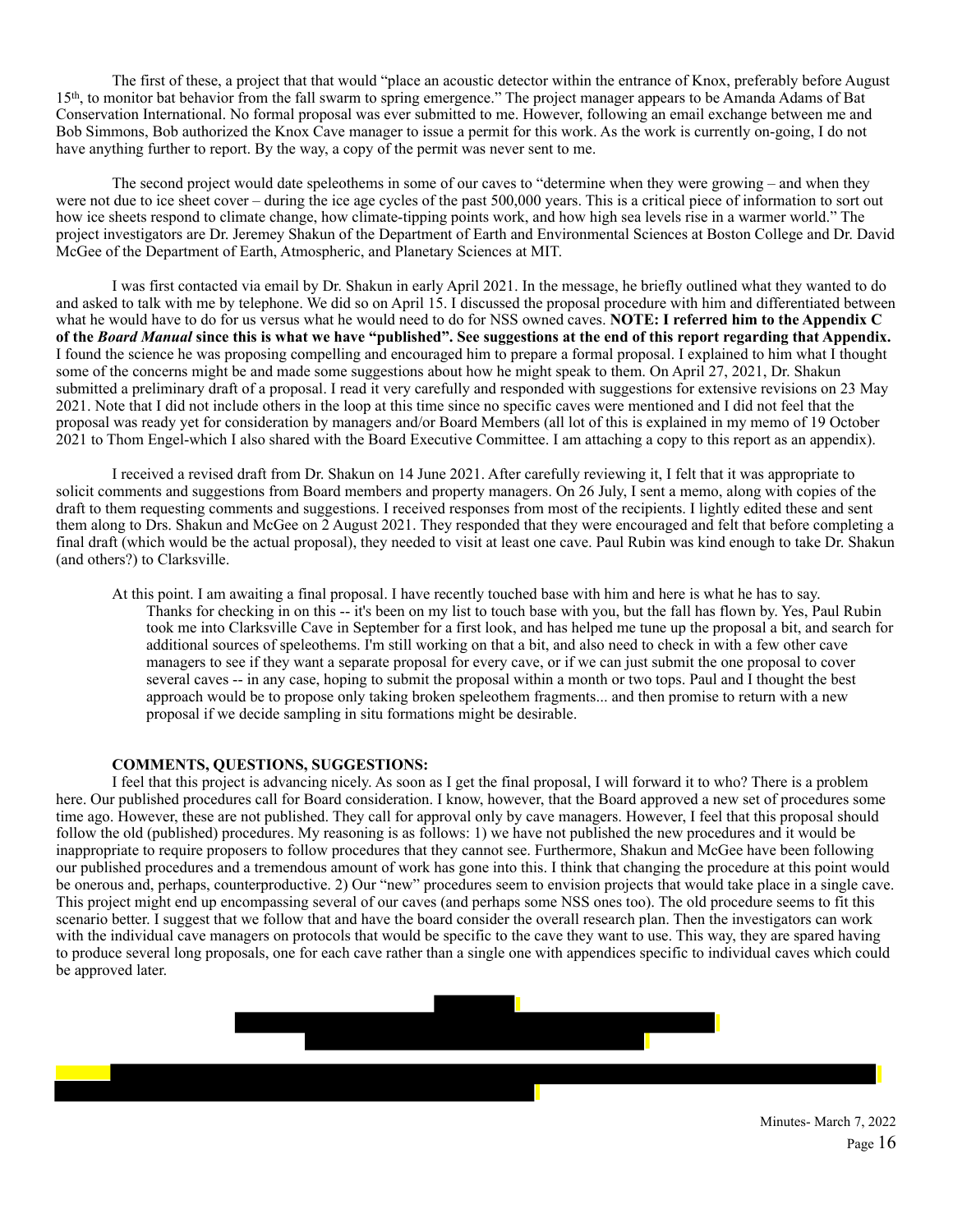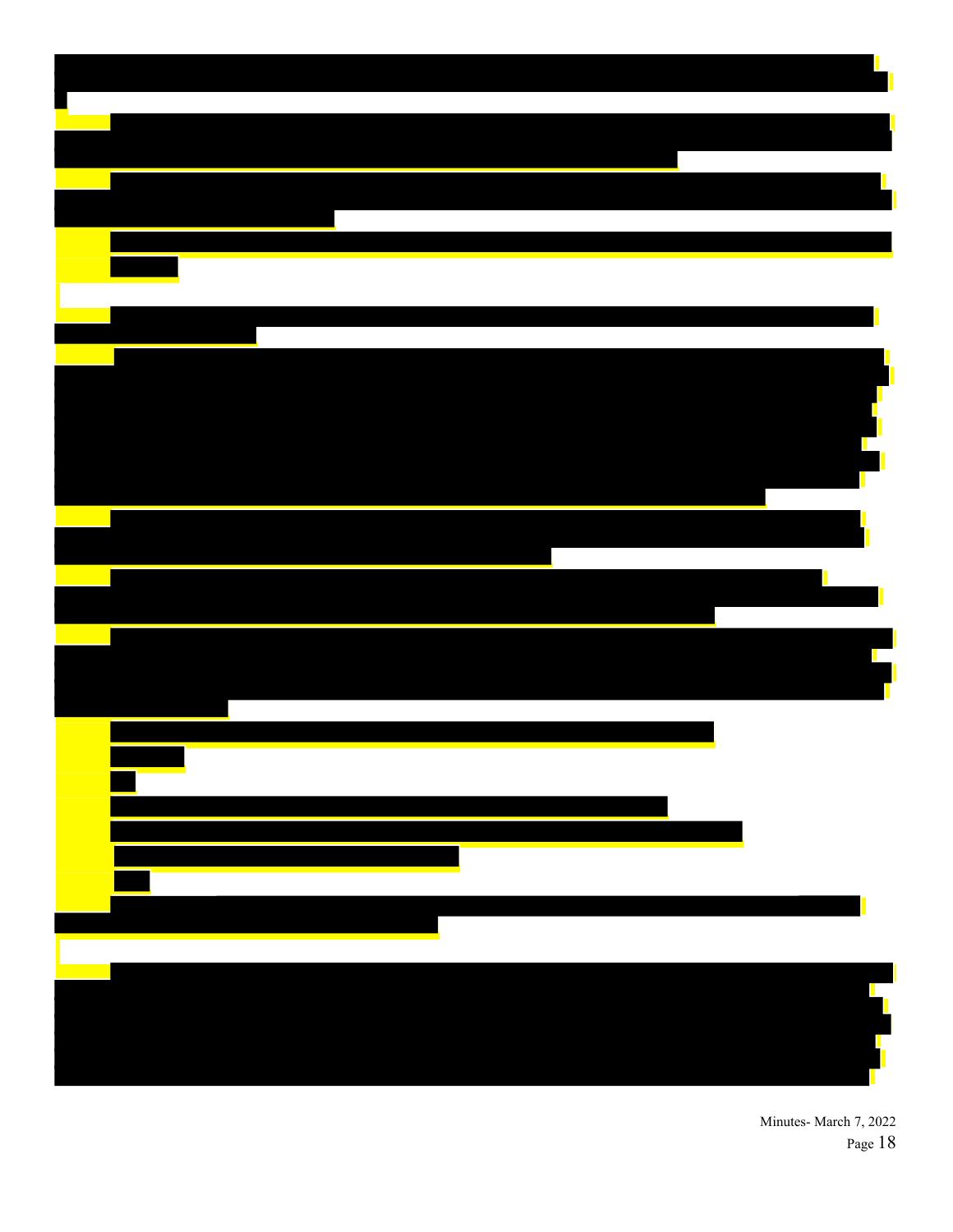# **Attachment C**

| <b>Treasurer's Report</b>           |  |  |  |  |  |
|-------------------------------------|--|--|--|--|--|
|                                     |  |  |  |  |  |
|                                     |  |  |  |  |  |
|                                     |  |  |  |  |  |
|                                     |  |  |  |  |  |
| <u> Maria Alemania de San Ant</u>   |  |  |  |  |  |
|                                     |  |  |  |  |  |
|                                     |  |  |  |  |  |
| <u> 1999 - Andrew Maria Barat (</u> |  |  |  |  |  |
|                                     |  |  |  |  |  |
|                                     |  |  |  |  |  |
|                                     |  |  |  |  |  |
|                                     |  |  |  |  |  |

# **Budgets, Approved vs Actual, 2022 Proposed**

|                                | <b>Approved</b> | <b>Actual</b> | <b>Approved</b> | Actual    | Proposed    |
|--------------------------------|-----------------|---------------|-----------------|-----------|-------------|
|                                | <b>FY20</b>     | <b>FY20</b>   | <b>FY21</b>     | FY21 YTD  | <b>FY22</b> |
| <b>Ordinary Income/Expense</b> |                 |               |                 |           |             |
| Income                         |                 |               |                 |           |             |
| <b>Donations</b>               |                 |               |                 |           |             |
| <b>Auction Donations</b>       | 1,800.00        | 0.00          | 2,000.00        | 0.00      | 2,000.00    |
| <b>Donations - Other</b>       | 7,741.00        | 7,274.17      | 10,553.00       | 18,417.88 | 15,300.00   |
| <b>Total Donations</b>         | 9,541.00        | 7,274.17      | 12,553.00       | 18,417.88 | 17,300.00   |
| <b>Grants</b>                  |                 |               |                 | 3,161.00  | 0.00        |
| <b>Interest Earned</b>         | 10.00           | 48.94         | 25.00           | 4.15      | 10.00       |
| <b>Membership Income</b>       | 2,700.00        | 2,980.00      | 2,700.00        | 2,410.00  | 2,583.00    |
| <b>Total Income</b>            | 12,251.00       | 10,303.11     | 15,278.00       | 23,993.03 | 19,893.00   |
| <b>Expense</b>                 |                 |               |                 |           |             |
| <b>Acquisitions</b>            | 2,000.00        | 0.00          | 2,000.00        | 11,320.50 | 2,000.00    |
| <b>Bank Charges</b>            | 75.00           | 68.87         | 75.00           | 70.20     | 75.00       |

Minutes- March 7, 2022

Page 19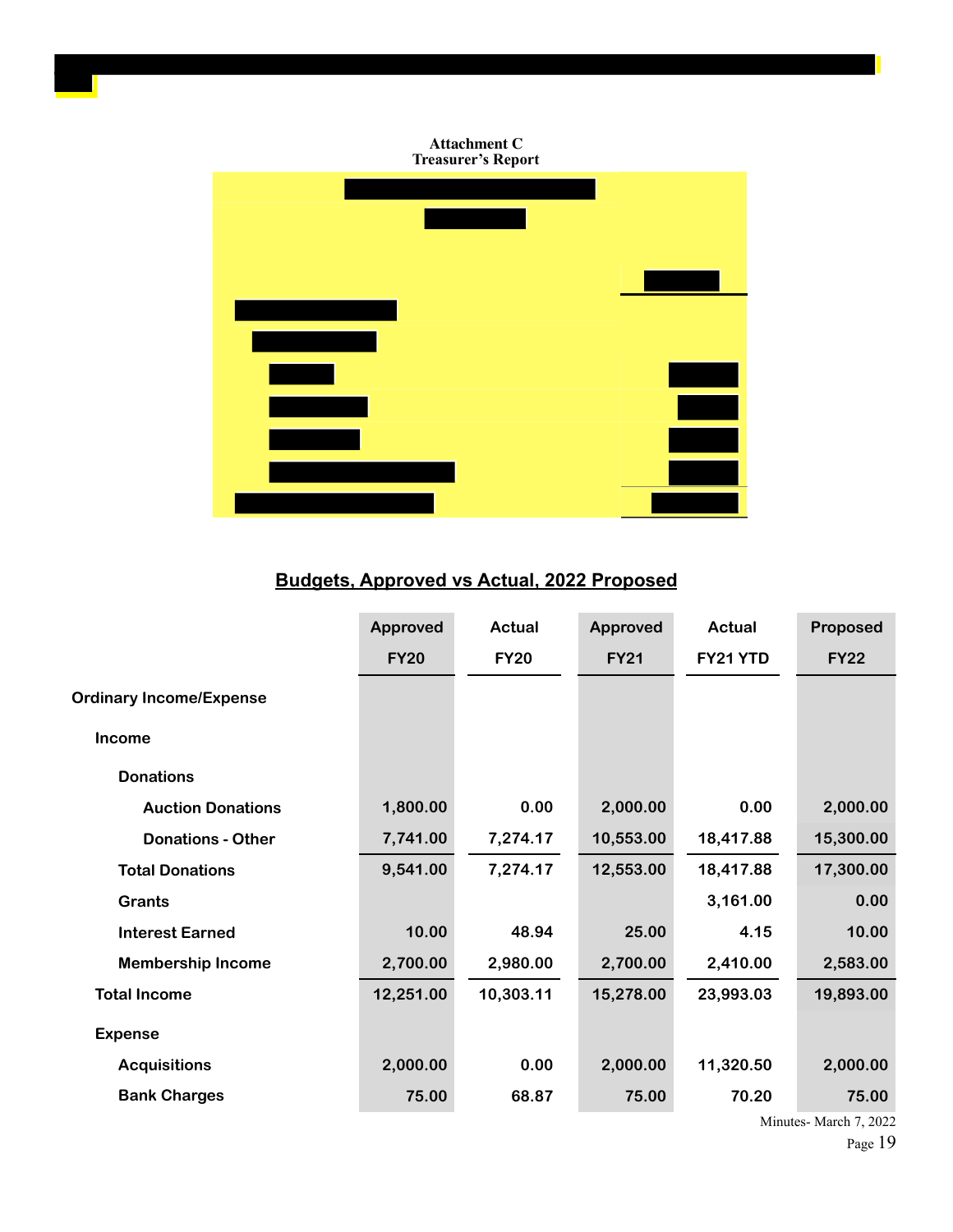| <b>Donations-outgoing</b>         | 200.00   | 0.00     | 200.00   | 0.00     | 200.00   |
|-----------------------------------|----------|----------|----------|----------|----------|
| <b>Dues</b>                       | 350.00   | 300.00   | 350.00   | 300.00   | 350.00   |
| <b>Education</b>                  | 50.00    | 0.00     | 50.00    | 0.00     | 50.00    |
| <b>Executive</b>                  |          |          |          |          |          |
| <b>President</b>                  | 100.00   | 0.00     | 100.00   | 0.00     | 100.00   |
| <b>Secretary</b>                  | 50.00    | 0.00     | 50.00    | 0.00     | 50.00    |
| <b>Treasurer</b>                  | 50.00    | 0.00     | 50.00    | 0.00     | 50.00    |
| <b>VP</b>                         | 50.00    | 0.00     | 50.00    | 0.00     | 50.00    |
| <b>Total Executive</b>            | 250.00   | 0.00     | 250.00   | 0.00     | 250.00   |
| <b>Fundraising</b>                |          |          |          | 200.00   | 750.00   |
| <b>Grant Expense</b>              | 0.00     | 3,599.00 | 0.00     | 3,000.00 | 0.00     |
| Insurance                         | 2,516.00 | 2,495.06 | 2,548.00 | 2,506.06 | 2,683.00 |
| <b>Legal Fees</b>                 | 1,000.00 | 0.00     | 1,000.00 | 1,472.20 | 1,500.00 |
| <b>Licenses &amp; Permits</b>     | 125.00   | 275.00   | 125.00   | 150.00   | 200.00   |
| <b>Meeting Expense</b>            | 100.00   | 0.00     | 100.00   | 0.00     | 100.00   |
| <b>Meetings &amp; Conferences</b> | 300.00   | 135.00   | 300.00   | 0.00     | 300.00   |
| <b>Membership Expenses</b>        | 125.00   | 0.00     | 125.00   | 0.00     | 125.00   |
| <b>Miscellaneous</b>              | 100.00   | 0.00     | 100.00   | 0.00     | 100.00   |
| <b>NRO</b> expenses               |          |          |          | 500.00   | 0.00     |
| <b>Office Expense</b>             | 100.00   | 56.00    | 100.00   | 76.00    | 100.00   |
| Postage                           | 100.00   | 0.00     | 100.00   | 7.79     | 100.00   |
| <b>Preserves-Administration</b>   |          |          |          |          | 1,500.00 |
| <b>Preserves-Maintenance</b>      |          |          |          |          |          |
| <b>Bensons</b>                    | 310.00   | 0.00     | 200.00   | 0.00     | 100.00   |
| <b>Bentleys</b>                   | 160.00   | 0.00     | 200.00   | 0.00     | 200.00   |
| <b>Clarksville</b>                | 160.00   | 0.00     | 100.00   | 0.00     | 1,000.00 |
| <b>Ella Armstrong</b>             | 160.00   | 0.00     | 100.00   | 0.00     | 100.00   |
| Knox                              | 160.00   | 1,000.00 | 2,060.00 | 960.00   | 3,200.00 |
| <b>Merlins</b>                    | 460.00   | 0.00     | 100.00   | 0.00     | 400.00   |
| Onesquethaw                       | 110.00   | 0.00     | 50.00    | 0.00     | 50.00    |
| Salamander                        |          |          | 600.00   | 0.00     | 600.00   |
| <b>Sellecks</b>                   | 160.00   | 0.00     | 100.00   | 0.00     | 100.00   |
| <b>Spider</b>                     | 160.00   | 0.00     | 100.00   | 0.00     | 100.00   |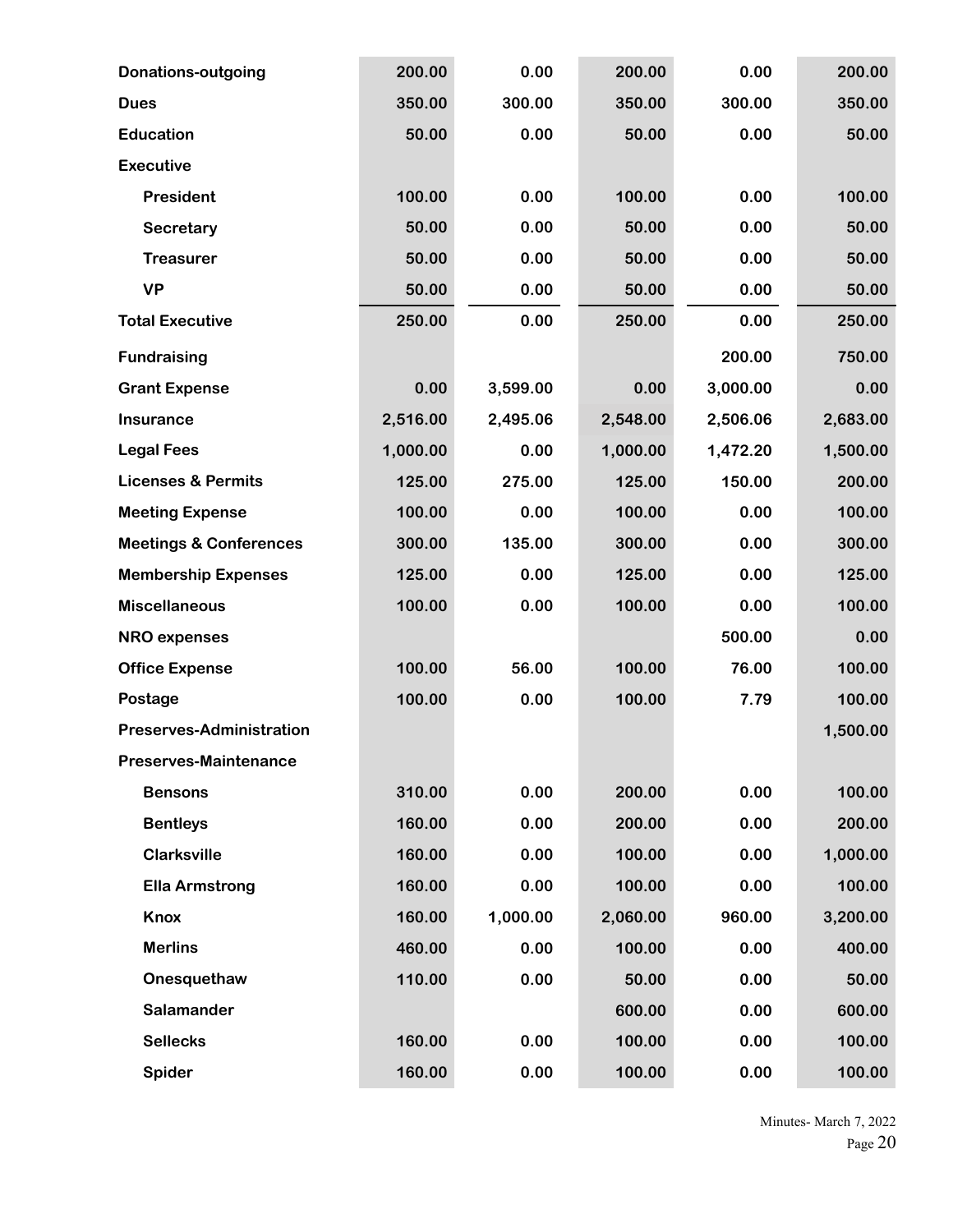| <b>Traino</b>                      | 360.00    | 0.00     | 1,585.00  | 811.35    | 800.00    |
|------------------------------------|-----------|----------|-----------|-----------|-----------|
| <b>Total Preserves-Maintenance</b> | 2,200.00  | 1,000.00 | 5,195.00  | 1,771.35  | 6,650.00  |
| <b>Promotion</b>                   | 1,500.00  | 0.00     | 1,500.00  | 781.12    | 1,000.00  |
| <b>Publishing</b>                  |           |          |           |           |           |
| <b>Mailings</b>                    | 50.00     | 0.00     | 50.00     | 0.00      | 50.00     |
| Website                            | 60.00     | 0.00     | 60.00     | 0.00      | 210.00    |
| <b>Total Publishing</b>            | 110.00    | 0.00     | 110.00    | 0.00      | 260.00    |
| <b>Science</b>                     | 500.00    | 0.00     | 500.00    | 0.00      | 500.00    |
| <b>Sponsorships</b>                | 250.00    | 0.00     | 250.00    | 500.00    | 800.00    |
| <b>Taxes on Properties</b>         | 300.00    | 283.33   | 300.00    | 524.65    | 300.00    |
| <b>Total Expense</b>               | 12,251.00 | 8,212.26 | 15,278.00 | 23,179.87 | 19,893.00 |
| <b>Net Ordinary Income</b>         | 0.00      | 2,090.85 | 0.00      | 813.16    | 0.00      |

# **Barn Dance Subcommittee - Emily Davis & Mike Warner:**

**Progress:** Returned most donations. Carrot Barn asked us to hold theirs for next year. All others went back.

**Plans:** Plan for 2022. Hopefully have a barn dance. Will try to set a date summer 2022.

**Problems:** none

# **Membership Committee – Riley Drake:**

**Membership Renewals and New Members:** The database is current as of today, December 4th.

# **Current Membership Numbers (Change since September 19th, 2021)**

Life: 63 (no change) Family Life: 9 (no change) Benefactor: 14 (no change) Regular Membership: 79 (net +2, +4 new members, -2 non-renewals) Institutional:  $7 (+1)$ Total: 172 (+3) *The above numbers are accurate to the best of my current understanding according to the membership database on December 4th.* 

# **Future directions/updates:**

(1) Ramon has fixed the PayPal issue! Thank you Ramon!

(2) I have thought about how to clean up the NCC database but have yet to take very drastic measures. I will save a copy of the database as it exists now. Additionally, I am considering migrating the membership database to a more manageable format and welcome any input.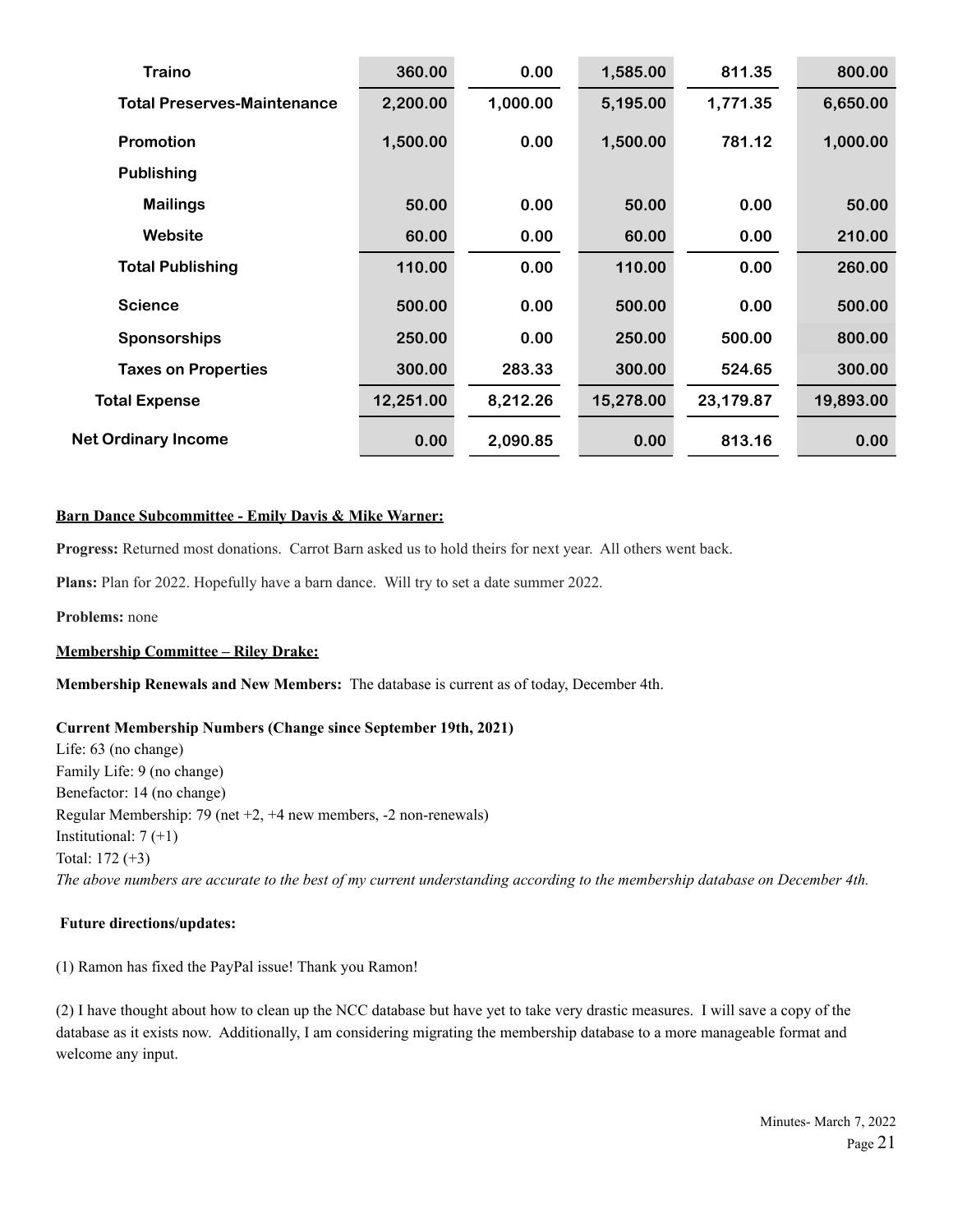(3) Continue to tell your caving friends that they can join the NCC! I continue to run into several longtime northeast cavers in the past few months that were not aware they could join the NCC.

(4) I'm going to spend much of the next 6 months traveling and in the field so I'm very much looking for someone to be the next membership chair.

# **Costs for the year:**

\$94.63 on the Give and Gear Up Website \$26.10 on postage \$9.95 on raffle tickets (many more for future years) \$8.70 on postage for raffle prizes Total: \$139.38

# **Office Committee Report - Emily Davis & Mike Warner:**

**Progress:** Shipped out most of the raffle items and deliver the rest we have on site.

**Plans:** none specifically

**Problems:** None

# **Publications – Christa Hay:**

**Problems:** None

**Progress:** Newsletter sent out, mailchimp sent out on donations.

**Plans:** Would really like to see the board members step up and help write an article now and then.

# **Technology Committee Report – Mike Chu:**

-Added SSL certificate to the website

-Updated PHP software version on server to avoid "extended support" charges for using an outdated version of the software. Tweaked website so that all modules function correctly with the new version of PHP being used.

-Would like to note that website related fees (site hosting, domain name, SSL certificate) have gone up significantly since when the website budget was last reviewed. Budget for 2022 has been updated to reflect current cost. (However, costs continue to be donated by MHC, so no change to the actual amount of money spent for 2022's budget).

# **Volunteer Value Committee – Vince Kappler:**

**Progress:** Year to date totals: 559.5 hours of volunteer work on NCC projects for a total value of \$15,995. Members also reported traveling a total of 933 miles to work on projects.

All VV time reported this cycle is from Zoom meetings and committee persons working from home. This is my first report where we did not have an increase in travel time.

**Plans:** I will send periodic VV reminders to the membership and monitor data collection.

**Problems:** None at this time.

# **Attachment D Secretary's Report**

**EC Meeting Minutes November 7, 2021, 9:00am Online via Videoconference**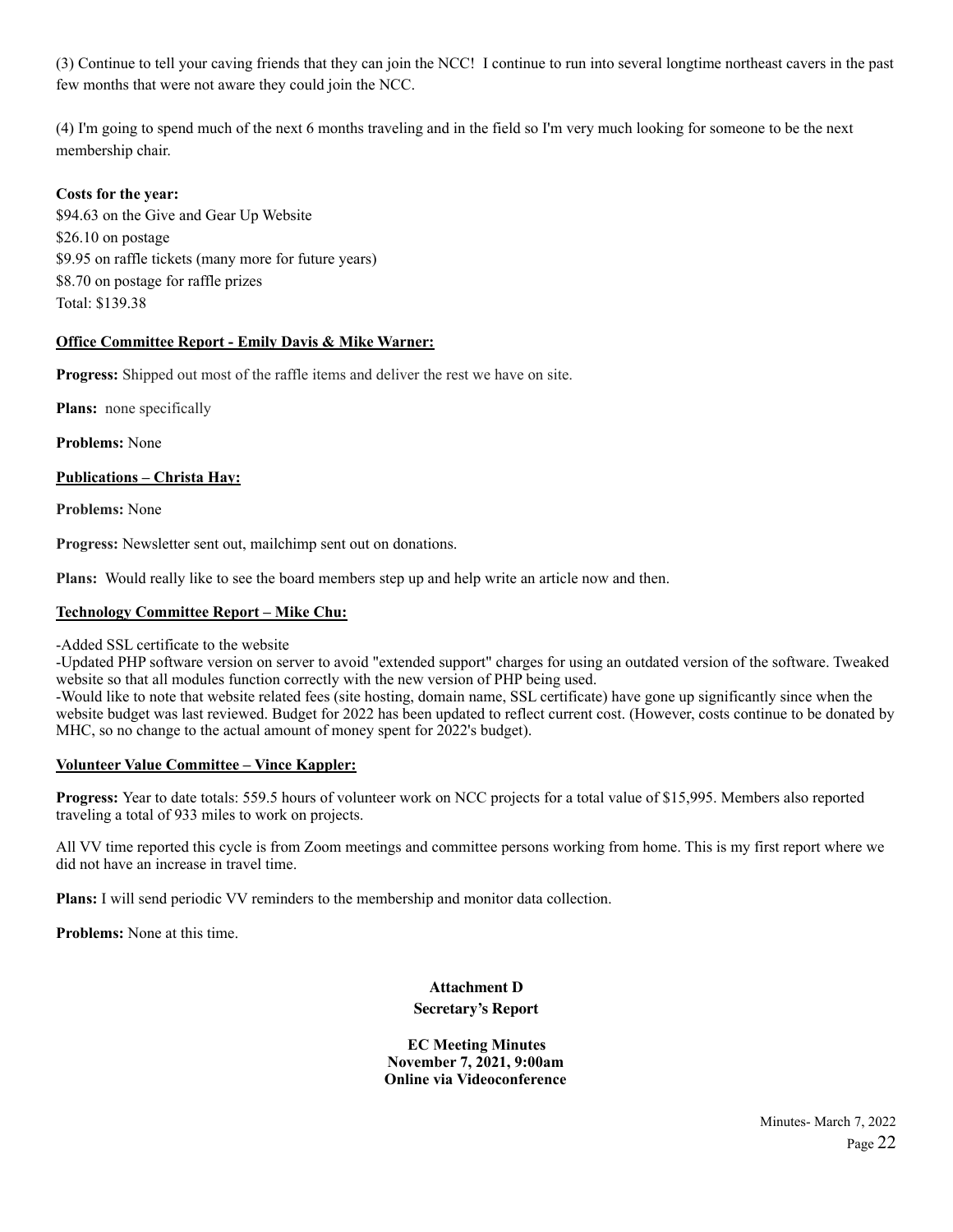# Called to order: 9:10am Present: M. Berger, T. Engel, B. Simmons, B. Folsom, K. Dumont, L. Hatfield

# **1) Native American acknowledgment**

In Dumont's perusal of educational programming, he came across an episode of PBS's Eons which made a statement about paleontological discoveries that have been made on indigenous people's lands without permission, and now acknowledges these people. While Dumont has no particularly strong convictions about this, he thinks it makes a good deal of sense and is the right thing to do to acknowledge the Native Americans who once lived on or used our land. Folsom asks if we should raise this as a Committee of the Whole topic, and Simmons indicates that we should. Engel wonders if we know which groups to acknowledge, and whether the natives even used the caves. Berger's not so sure that whether they happened to use the caves is terribly relevant, since being on the land we now conserve would seem to count. Hatfield notes that her daughter's high school does make such acknowledgment. This will appear as a topic in Committee of the Whole at the next Board meeting, and Dumont agrees to start off our discussion.

### **2) November 13 Clarksville work day**

Engel just wanted to mention that this work day has been scheduled. The long range forecast calls for showers on that day, so it may end up changing. The plan is to mark the eastern boundary of the property, and in some places, adding more trail markers may be desirable. The plan is to invite our new neighbor , and to work on removing the other Posted signs that have been incorrectly placed on our property. Folsom inquires how many people the Preserve Managers are looking to gather. Engel replies that both Chu and Porter have agreed to attend, and that he's not sure there's actually pressing need for more hands given what the goals are. Berger asks if clearing out the detritus from the huge tree that fell along the edge of the upper gravel lot a couple years ago is in the plans, but Engel reminds him that though we're allowed to use it, that's the parking lot that doesn't belong to us and so this isn't really in our purview. Simmons asks if there's other maintenance to be done, and Engel tells us that reconstruction of the changing area is going to be necessary, but that it'll be scheduled for a later time. He also says that he's obtained boundary markers from the Office Committee.

### **3) Pros and cons of 100% virtual meetings**

Engel raised this topic to have us consider the mode of our meetings moving forwards, as it seems that in-person may be becoming possible again. He understands the value of an in-person meeting, much of which lies in the ability to schmooze with people and find out what they've been up to. However, he also feels that virtual meetings would allow us to continue to draw talent, resources, and participation from a larger geographic area in terms of Board membership. As an example, he suggests that there may be someone in western New York who couldn't face the prospect of a long drive to come to a Board meeting (Berger, sitting 10 minutes outside of Boston, was quite confused at the example given of "too far a distance."). He wonders if we should have a Committee of the Whole topic to discuss this. Berger asks that we be cautious about softening the apparent commitment being asked of a prospective candidate for a Board position, not because everyone should be forced to drive long distances, but because various folks have at times expressed unhappiness when there are folks who run for the Board and then don't pursue efforts to further the NCC's work beyond attending the Board meetings, and if that simply becomes a thing you can open up a computer at home and do, this may lead to us seeing a larger number of future Board members not making as much of their opportunity to lead the organization as many of us would like. Dumont asks if we have a list of Board member requirements in the Board manual. Engel responds that they have to attend meetings either themselves or by proxy, and Berger adds that other expectations aren't specifically articulated (and laments that we might actually need to spell out "we expect you to do more than attend 4 meetings a year if you're involved in leadership of the NCC."). Folsom doesn't feel that we need to have a Committee of the Whole discussion about the meetings, and Berger agrees - he feels that it's become quite clear (notably from the benefit we've had from Ingalls's meeting participation during the pandemic despite having moved away, and that we hope to continue to have from Hatfield despite her in-progress move) that even once we return to having inperson meetings, we'll need to continue to provide an option for remote participation. This most likely means that we won't really be able to have outdoor meetings until we have a good tool that can deal with wind and other background noise, as a laptop on Zoom doesn't usually work well for outdoor groups. But a laptop indoors can work, and conference rooms with teleconferencing setups work very well, and we may at some point end up with one of the portable devices that works well outdoors.

# **4) "Posted" signs**

Engel has begun to draft and circulate for comments a customized "Posted" sign for our preserves that make explicit statements defining entry into a cave without proper gear as trespassing, and likewise defines entry between certain dates as trespassing. The issue he's trying to address is that at present, for the non-permit caves, when some unprepared spelunker goes into one of our caves, there's little legal recourse we have because we can't actually charge them with trespassing. Similarly, while entering during the hibernation season may be a violation of the Endangered Species Law, that's hard for us to enforce, and trespassing isn't something we can technically have them charged with. Berger points out that fixed language such as he's drafted doesn't really work for a place like Knox, as it implies (though technically doesn't state) that it's acceptable to enter the cave (and not trespassing) if you do so during the dates between when the NLEB-mandated closure ends and when Knox's broader hibernation closure primarily for the Little Browns ends. Engel states that he isn't really ready to answer those objections just yet, but also notes that the permit caves (which include Knox) don't really need a special sign like this; any old sign indicating the requirement of holding a permit suffices to make a trespassing charge a possibility. One of the particular examples in Engel's mind is that in the case of the incident a couple winters ago at Bentleys, we wouldn't have been able to act on our own, and had to rely on the DEC, but they didn't end up prosecuting. Berger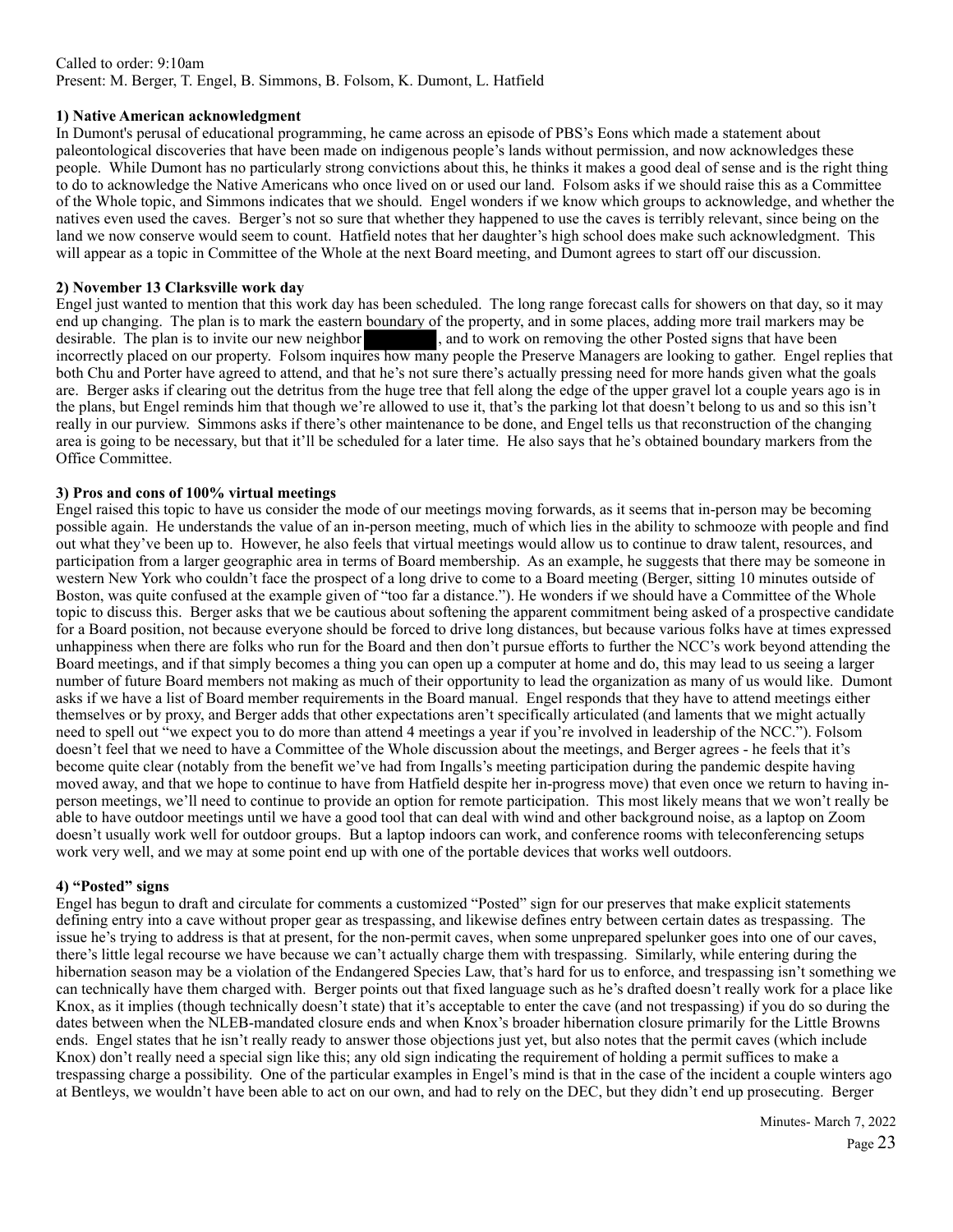reminds us that we didn't wish to have the DEC prosecute, and in fact chose not to turn over to the DEC the identities of the group in question, as we chose what we felt was a more constructive educational path. Engel will research the idea a bit more.

# **5) NYSCPP grant updates (applications due December 15)**

Simmons discussed with Ingalls the idea of trying to conduct "part 2" of the Human Influences research study, and neither of them really has the time to handle it right now given current constraints. Berger asks whether not applying for the funding to work on it this cycle will affect our ability to do so in a future year (and asks whether we think we may want to). Simmons responds that we don't know, and that we don't know, respectively. Berger is specifically a bit concerned that, because the first year of the project was heavy on data collection and light on analysis, and the planned second year would've produced most of the publishable results, there may end up being the perception that we didn't deliver on the project, which might impact our prospects of receiving other grants in the future. Simmons says that he and Ingalls concluded that we probably need to find a grad student to help deliver the results for the second phase of the project. Berger notes that not just NYSCPP, but other grant-awarding entities like the Cave Conservancy Foundation do offer funding for work by graduate students. Simmons also tells us that there will be two transaction grants going in this cycle: one for the Salamander acquisition (which still qualifies, as we hadn't closed on it during the previous cycle), and the Clarksville extension. He needs to talk with our attorney to make sure that we have all the bills for Clarksville before putting together that application; the Salamander application just needs to be dusted off from last time.

# **6) NYS unique geological features and NYS geological travel map update**

Simmons tells us that he hasn't heard anything regarding motion on this bill. Engel says that it had still not been signed by the Governor as of the last time he checked. Berger asked what became of the letter that Engel put together an initial draft of, and Simmons says that he made an editing pass over it, and sent it off. We'd been hoping that the NSS AVP would do the same; Simmons is unsure whether that happened. Engel believes the next step is to keep checking if it becomes law, and if so, then we talk with the DEC about keeping us in the loop as the relevant committee forms to decide on sites that will be on the official list.

# **7) Kingston Land Trust / NCC Mutual Easement**

Simmons sent a draft around seeking comment. We had some spirited discussion about why the minimum specs for the trail require it to pass by Salamander Cave on the NCC side, but not Tree Cave on the KLT side (essentially because it's in the quarry area, which is somewhat of a hazard), whether some of the verbiage actually means that we'd be unable to seek an access easement to cross the CSX right-of-way that divides our property if we ever wanted to do so, and a couple details about the way the insurance requirements are worded.

# **8) Jack Packers lease**

Dumont tells us that we haven't heard anything back from regarding the proposed lease document that we sent him to review, but that there's been some activity at the preserve (including surveying), and that there's some evidence of bats there.

# **9) Onesquethaw winter bat protection device**

Berger wanted to check in on whether we've made progress with attempts to pressure the USFWS to respond to indicating intent to pursue installation of the device and keeping the cave open for visitation over the winter. Engel says that he will pursue it with the USFWS and will contact C. Herzog.

# **10) Traino Preserve amphipod presence determination**

This item was listed to check in on the biological inventory requirements for the transaction grant we received for this acquisition. Simmons tells us that Morris-Siegel has provided him with the data we needed to fulfill the grant obligations, although it might be nice to conduct a more thorough inventory at some point.

# **11) NYSCPP acoustic detectors**

Davis deferred to Ingalls on what to do about the retention or disposition of the detectors, and so Simmons and Ingalls discussed it. They've decided to hold on to a couple of the detectors and get rid of the rest. Shortly after that conversation, he had lunch with a former coworker who now has a consulting firm that uses the SM4Bats on a regular basis. He's reached out to the fellow who coordinates their use of acoustic monitors and asked to discuss the possibility of them acquiring our surplus equipment.

# **12) Positions needing to be filled (Fundraising)**

Berger mentions that during a conversation he had with Hatfield during his NCKMS trip to discuss the Knox sinkhole project and the Mtn Dew grant application she was working on, Hatfield indicated interest in taking on the formal Fundraising Chair role! Hatfield, present at this meeting, confirmed that Berger was not pulling everyone's leg. Berger asks if there are other positions we've forgotten about. Folsom mentions that Levinson has been attending NSF meetings in the context of perhaps taking on leadership of the NCC's Investment Committee, and wonders if we want to get others involved in the committee. And we note that the Legal Committee chair is vacant, though that doesn't seem super-pressing to fill.

# **13) Vermont Land Trust Memorandum of Understanding**

Simmons hasn't spoken with Armen about this recently, so there's no update available.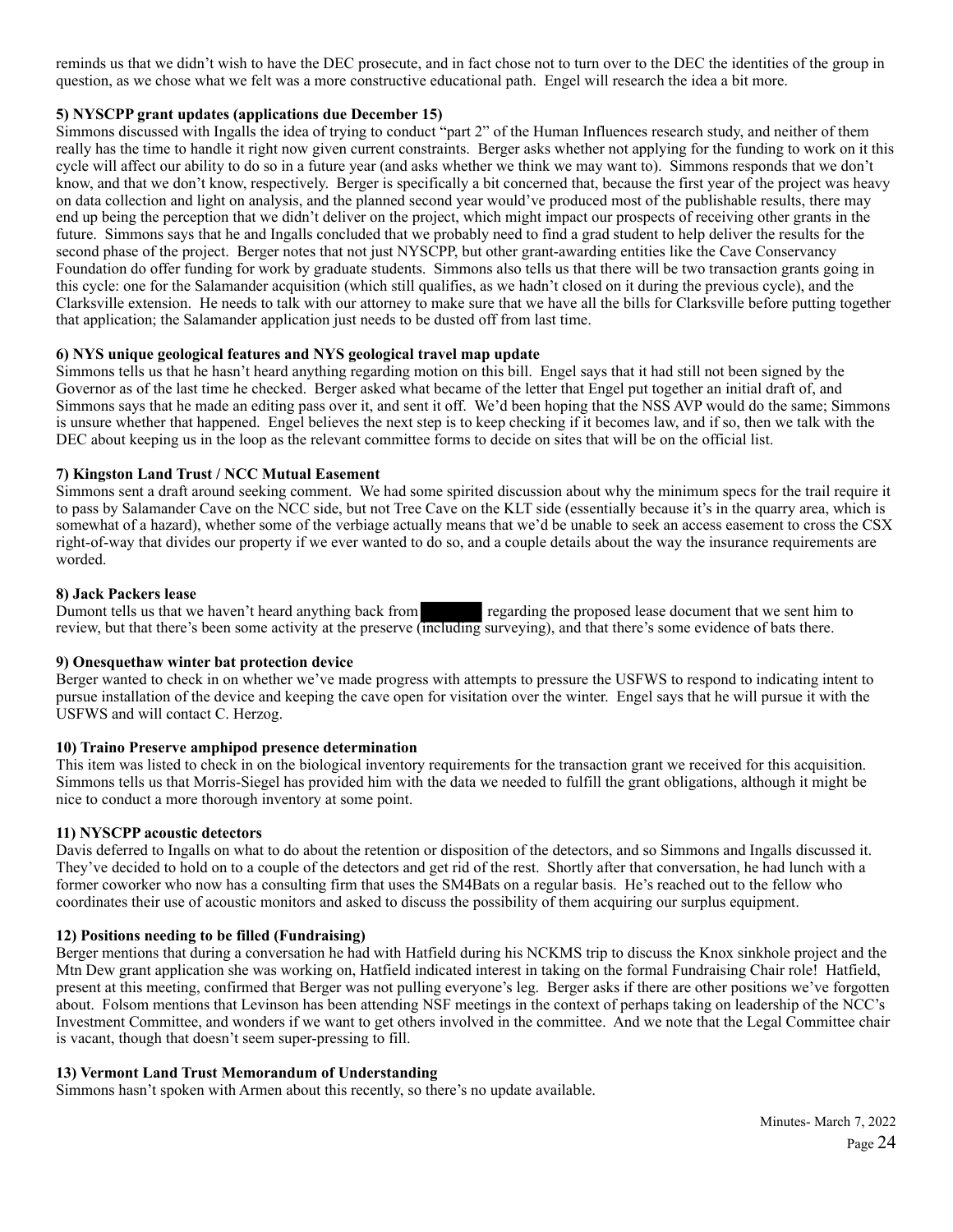### **14) Salamander still isn't on the website**

We'd noted some meetings back that it was a publicity problem that we'd been fundraising for and then making announcements about new preserves like Traino and Salamander, and yet they weren't on the website. Traino is now, but Salamander is still conspicuously missing. Simmons notes that it's also not on our brochures. Berger comments that he and Nieman run through a surprising amount of brochures at the Knox and Ella preserves, and that he, Drake, and Rubin just gave away a whole lot of them at NCKMS last week, so if there's a desire to revise them, perhaps that should happen sooner rather than later before we run a large print job of the old ones. Simmons indicates that Gentry had plans to try to flesh out a preserve webpage for Salamander and work with Armen. Engel agrees that Salamander should be on our website, but adds a side note that some other organizations, for example Mohawk Hudson Land Conservancy, have properties that they own and that are not shown as preserves on their websites.

### **15) Website modernization**

Berger reports that the ad-hoc group this project was assigned to hasn't met yet, though multiple of the involved parties (himself and Armen) have been involved in other ad-hoc group meetings to work on fundraising projects, and there's only so much available time. Simmons suggests that we may need a group meeting to proofread all the pages. Folsom says that he'd defer to Berger, but he thought we were discussing rearchitecting the site rather than just combing through the data on all the existing pages. Hatfield wonders if the page where all of the preserves are currently listed with a few bullet points should hide the caves that are currently closed.

### **16) Board Manual updates**

Engel placed this topic on the list in response to comments made by the Science Coordinator about the fact that the posted Manual describes our previous research proposal approval process rather than the revised one adopted some time ago in an effort to streamline the process. Berger asks if there's anything here to really add to the discussion that the Board had on this topic at the last meeting, and Engel indicates that there isn't. Berger, deciding that this is as good a time as any to mention other thoughts he's had while planning to deal with the long overdue Manual updates, points out that were the Manual to be brought up to date presently, it would contain a significant amount of confidential information that we have been much more careful about redacting from our other published documents since the last time regular Manual updates were being posted. Of particular note, it contains all Acts of the Board, which necessarily include the motions related to land acquisition deals that have not been completed. Berger is more generically confused and concerned about why anyone is presenting to non-NCC people (like researchers) the document that's supposed to instruct our internal staff about how to operate, but given that we're also discussing a document that is intended to contain information which is Board-confidential, we seem to have a bit of a problem if we post it on the website. Engel asks about the possibility of having a members-only website. While Berger indicates that we *could* do this, he also notes that a common shared password (often used for such things) will fail to keep any sensitive documents confidential because everyone will simply share the password. The alternative, having individual user accounts, is a more complicated endeavor to setup, maintain, and keep safe. He notes that for quite a while, we've really needed some online data storage platform not just for the Manual, but also for archival of the official unredacted forms of our minutes, as the current solution of delivering hardcopies to the Office Committee to lock up in a safe works, but isn't really ideal. Possibilities for this could include Dropbox, or perhaps the Landscape conservation management software Morris-Siegel was looking into some years back. Folsom asks about the portal Simmons's company has and whether they'd allow us to use it and if it would fit the need. Simmons responds that their portal isn't really a great tool for long-term storage, and Berger wonders about the longevity of its availability were we to use it once Simmons eventually retires. Berger recalls that we didn't go forward with Landscape when Morris-Siegel was originally investigating it because he'd assessed that it had quite a steep learning curve. Folsom inquires whether it's particularly important for people other than the Stewardship Coordinator to cope with that learning curve. Berger is under the impression that in order for it to have the utility we'd hoped, it would be important for property managers to be using it as well to store things like inspection reports, etc. Now that Morris-Siegel is formally in the new Stewardship Coordinator position, we'll inquire about his thoughts on it again.

# **17) Officer reviews**

Berger placed this topic here to check in on whether there's any news about this process happening, since the reviews didn't happen at the September Board meeting, and the plan at the time was that the Trustees would do something with us between that meeting and the upcoming one. Simmons hasn't heard anything on the topic lately.

### **18) Officer continuity planning**

As our President and Secretary are rapidly approaching what will be their final consecutive terms (if they're reelected in December), we really need to work on addressing the issue of continuity planning, as we've realized several times before. Berger added this topic because he feels that we should be coming up with some sort of a process that's more than just finding our own successors, since there's no guarantee that the Trustees will end up selecting the same person. Simmons agrees, and tells us (though this does not surprise us) that the learning curve for his position was very steep. Folsom doesn't disagree at all, but notes that Simmons took over from someone who kept things very close to the vest. Simmons feels that we need to work on job descriptions, and Folsom recalls that we've done some of this, and asks if Hedges has what we'd previously worked on. Berger reminds us that N. Berg actually has those descriptions, and uses them for the annual officer candidate solicitations. However, he points out that though they contain a list of responsibilities, it lacks instruction on how to carry out the job. Given what appeared to be the Board's great surprise at just how complicated and immense a task preparing the meeting agenda is when Berger described how he goes about it at a meeting some years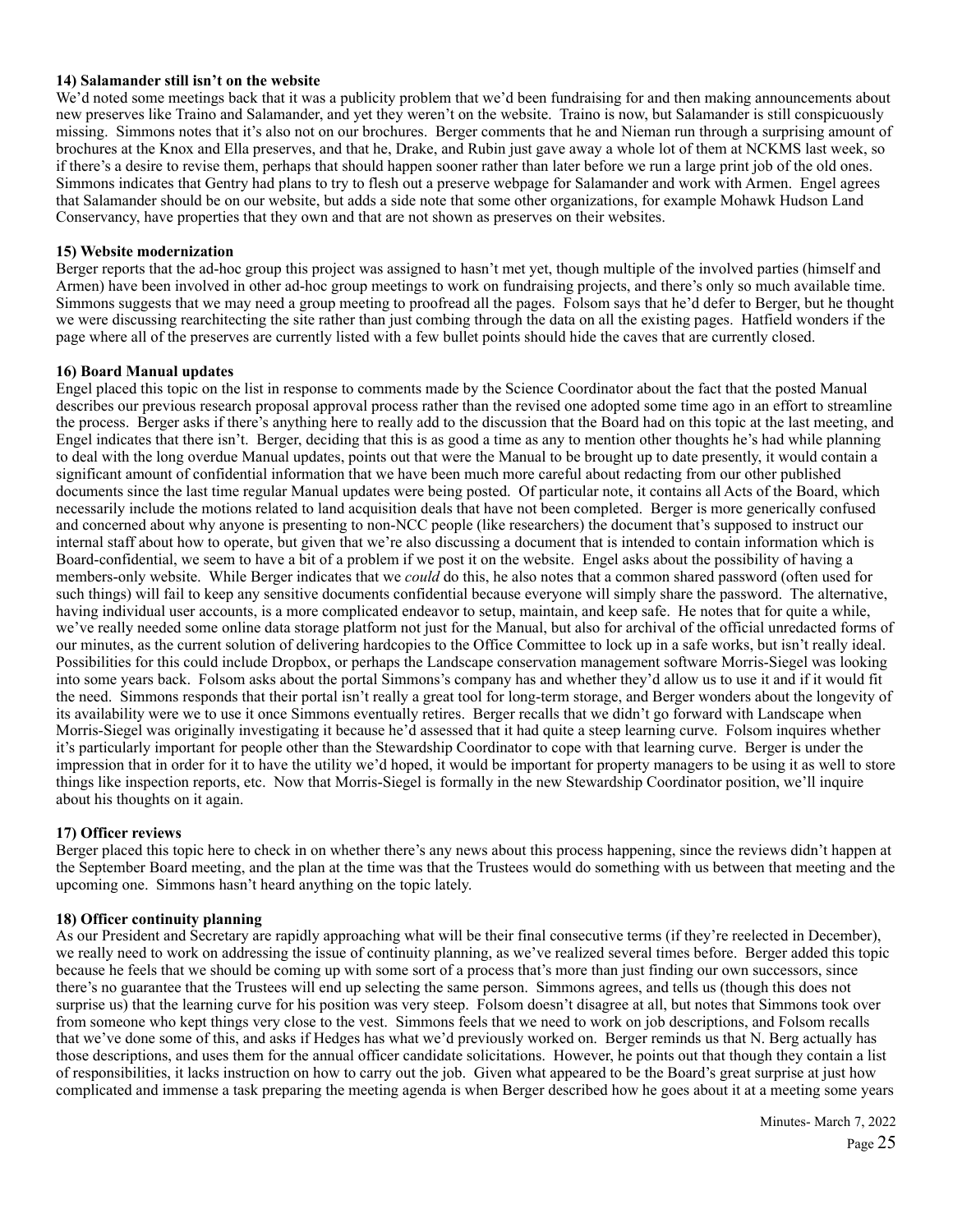ago, Berger worries about what will happen when he passes on his responsibilities. Simmons, too, worries about what will happen when he passes his position on, and notes that he supposes he brought this problem on himself by insisting on term limits when he came on board. To be clear, while the difficulty of figuring out how to allow for continuity and limiting how long one person can hold a position is significant and of our own making, all of the officers are of the belief that it's a problem worth solving, and not one that we regret having - it's important for the long-term health of the organization. Simmons points out that some organizations have a shadowing structure where the incoming officer will watch and work with the outgoing one. Engel thinks that the Board, rather than the Officers alone, needs to drive this process, perhaps by pre-electing or selecting our successors. Simmons wonders if this simply means that if his presidency will be up in '23, then at the end of '22, the Board finds the next person to shadow him for a year. Hatfield suggests that perhaps the shadowing could be put on the back-end; that is, when a new person is elected, they're in the titled position, but the departing officer is kept in the shadow for perhaps 6 months or something along those lines. Berger is concerned about this, because it relies on an assumption that the current officers will be willing to continue doing the work even once they're done with their positions (and also because it assumes that officer terms will always complete normally, with nobody either leaving over a difference that causes them to split from the organization, or because of some life-changing event that takes them away unexpectedly). Engel thinks we need to make this a topic of discussion for the Board, and Simmons is not sure whether the Trustees all see the upcoming cliffs. Berger feels that even if the Trustees do drive the process, which would be wonderful, we the current officers need to help design the training program, which means we'll need to do a lot of documentation, training, shadowing, attending meetings, etc.

### **19) Knox sinkhole trail restoration**

Berger reported that he's gotten positive responses about interest in helping to assess and/or plan from both C. Gentry and his friend who's an alumnus of SUOC, and who took an initial look at the sinkhole during the recent NRO2.0 event. They had a lengthy discussion about next steps while Berger was at NCKMS, much of which Berger relayed to Hatfield as she was working on the Mtn Dew grant proposal. A further site visit to take some measurements and try to quantify necessary materials will hopefully happen later this month in time to inform the budget proposal. Simmons notes that KLT has been using a trail design and construction firm named Tahawus Trails, LLC, and that we could probably have them come out to our site and take a look. Folsom also notes that a friend of J. Dunham's is the CEO of the Jolly Rovers Trail Crew, which has done work for Minnewaska State Park with stone steps. Simmons also recalls hearing of a Student Conservation Association crew that was looking for projects to work on a couple of years back, and will need to dig through old contact info.

### **20) Donation box hosting options**

Berger wanted to check if we'd gotten any word on whether prospective sites we'd considered asking to host the donation box for a little while were interested. Engel reports that both Natural Stone Bridge and Caves and Secret Caverns are closed for the season at this point.

### **21) Give and Gear Up**

The event is about to end, and while it was down to the wire, we made our goal, and are very excited! For the future, Folsom thinks we'll need to work on our campaign plan and marketing schedule. Berger notes that there was a very striking pattern where each time he tried shaking a tree (grotto, etc.), it seemed to "work," but only result in one donation, and that he's not sure why that was the case. Folsom explains that the rule of thumb is that in order to get a bunch of interested people in a group to participate in something like this, they need to hear about it six different times before they'll get around to actually acting on their intent to enter the event. We also discussed a tax-related issue - Berger was surprised that when he entered the raffle (just before it ended), he received an automated email from Give Lively that presented the usual charitable donation tax deduction letter on our behalf, stating that no goods or services were received in exchange for the contribution. In the group's discussions prior to the event launch when we were proofreading materials, Berger had wondered whether we'd need to worry about providing such letters ourselves, and after doing a small bit of research, learned that in fact the IRS considers raffle entries to be completely non-deductible and deems you have received exactly as much value as you paid to enter. Thus, no such letters are supposed to be provided, and it's incorrect to say that no goods or services were received, and anyone who deducts raffle tickets bought from a charity and gets audited will be penalized for having taken a deduction. Thus, we believe that we need to send out a followup communication to correct the misunderstanding that may have been caused by the incorrect letter that Give Lively sent. Hatfield will work on another thank-you e-mail that can be sent to all of the entrants including the correction.

### **22) Project Guestbook**

Berger reported that he's given the passive-fundraising-electronic-guestbook-preserve-kiosk-QR-code endeavor "Project Guestbook" for simplicity, and that the group had its initial meeting the week after the last Board meeting as planned. It went well, and they identified the components of the project that will need to happen in order to launch it. Hatfield has already produced a visual mockup of a guestbook entry submission webpage, and a couple different mockups of what the physical add-on to the kiosks might look like, which she also showed at this meeting. Armen will convert the guestbook entry mockup into an actual webpage. Berger is drafting the followup e-mail that will be sent a couple days after someone submits a guestbook entry. Drake will be helping to review, proof, and edit what we produce. We'd planned to have a checkin meeting a month afterwards, which would've fallen the week leading up to NCKMS. Berger did send a scheduling poll for it, but as only Hatfield replied, he had much last-minute prep work for his NCKMS talk, and realized that it was likely Drake did as well, he decided to let the meeting slip and will follow up on it later.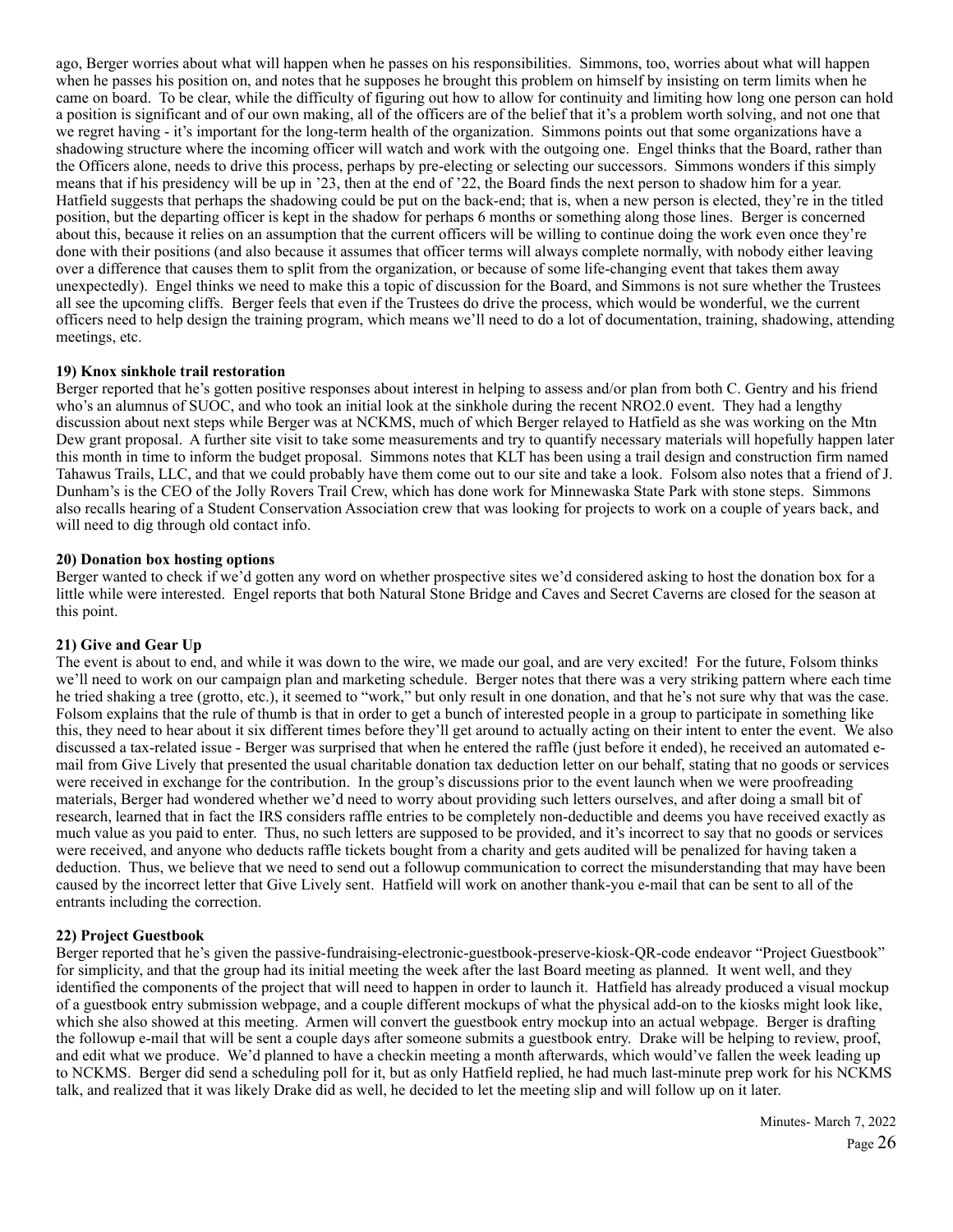# **23) Mtn Dew grant proposal**

Hatfield did a thorough job putting together the submission, sent it out for some initial feedback, reaching Berger during the conference he was away at, and had a good discussion with him during the lunch break one day about scope and plans for the Knox sinkhole restoration project that this grant may be used for. After another round of revisions, she sent it around again for feedback, and Simmons thinks it looks like it's ready for primetime. Hatfield agrees and will be submitting it later today.

# **24) Annual membership letter**

Berger reminds us that after last year, we said we'd remind ourselves that we absolutely must get this letter out the door this year. Simmons says that it's not on his radar yet, but that it really needs to be. Berger thinks that in order to have an impact and give enough time for people to make end-of-tax-year donations, the appeal letter needs to show up a week or two into December. Simmons plans to work on it over Thanksgiving weekend. Berger also reminds him that the rest of us can help with the mechanics of mailing letters if that becomes the roadblock. He also wonders if we should acknowledge our donors, perhaps in the newsletter, as many organizations (including, for example, the NSS) do. There had been some talk of potentially doing this for donors above some threshold, but Engel asks if this really should be an all-or-none thing, because small amounts for the NCC may be major amounts for some donors. Simmons worries about the possibility of us missing some people if we try to acknowledge everyone. However, Folsom indicates that he has good tracking of donations going several years back (except for the recent Give Lively contributions, but Drake has that).

### **25) NCKMS recap**

The conference actually occurred, in person, despite both the pandemic and the untimely flooding of the scheduled venue on the Friday before the event, causing a last minute plea to the entire list of registrants for anyone who knew of other local venues where the conference could be held! Though we were a mid-level cosponsor, a few weeks before the conference, Berger noticed the absence of our logo on the website and contacted the organizing chairperson to inquire about it. The disappointing response was that he'd never gotten word that our check arrived, and that as a result, though he immediately fixed the missing logo on the website, acknowledgment of our cosponsorship was also missing from the programs and from the conference banner, and he would not be able to correct that. This was rather stunning, given that weeks prior to this, Berger had received from the sponsor coordinator another "thank you for being a cosponsor" message, inviting us to submit additional talks if we desired. The chair offered that to try to make up for it, he'd be sure to specifically mention us as well as a cosponsor who'd signed up rather late in his opening remarks, and that we'd of course be included in the proceedings. What was said in the opening remarks was "big shout out to our cosponsors!" and none of us were mentioned. Simmons and Folsom are rather unpleased to hear this, and after Berger explained that he didn't see what good could have come of making a big stink of it at the time, Simmons suggests that perhaps Berger should simply relay the story to Davis at some point.

Berger tells us that Drake gave a well-received talk on some of her research on Tuesday afternoon, leading to multiple offers of additional sites for her to conduct studies at. Rubin presented two posters at the poster session - one on the Clarksville geological trail under planning, and the other was a reprisal of his older WNS poster. Unfortunately, because the venue we were relocated to had multiple events at it during the week, there wasn't sufficient space for the posters to be up for more than one day, so they weren't available to get the level of attention they ordinarily would've at a week-long conference. Berger gave his talk on the piece-by-piece acquisition and protection of Clarksville Cave as the very final talk on Friday of the conference, fortunately to a room that still looked mostly full. This also went over well, and he was subsequently asked if he'd be willing to give the same talk for the Missouri Caves and Karst Conservancy sometime in March.

We had a sponsor booth. Sadly, for the same reason as above - being relocated to a smaller venue - the booths weren't able to be in the same room as the sessions, and so people couldn't peruse them while attending sessions, and they couldn't be staffed - they simply lined the walls in the hallway. Inability to staff the booth and continually interact with passers-by ate into our ability to hype the Give and Gear Up Raffle at the event. Nonetheless, we did get a couple of contributions, and the booth looked well-appointed alongside our neighbors. We also got a few photos of our delegation behind the booth for an upcoming newsletter article.

Of other note, George Veni gave a keynote discussing NCKRI, and we learned during this talk that the International Year of Caves and Karst - which had been 2021, and which we'd planned to participate in, but essentially dropped due to not being enthusiastic about planning an online event and not being able to plan an in-person one during the pandemic - has been extended through 2022. See the next topic. G. Schindel also pulled Berger aside at the end of the conference to discuss restoration of the NSS's Northeast Cave Preserve Fund and checking that all of the money that'd had been donated for the replacement of the Gage Cabin had been properly accounted for. Though this isn't really an NCC topic, this sort of thing is one of the great benefits of networking at conferences, and Berger relayed the messages to Simmons, who will follow up while wearing his NSS hats.

# **26) International Year of Caves and Karst**

As revealed in the topic immediately above, this event has been extended throughout 2022. Our Board had originally voted to sign up as participants, and agreed to plan one or more events during 2021 as part of IYCK, but we decided not to pursue it some meetings back when the pandemic meant that our only possibilities would be some sort of virtual events, and nobody was enthusiastic about yet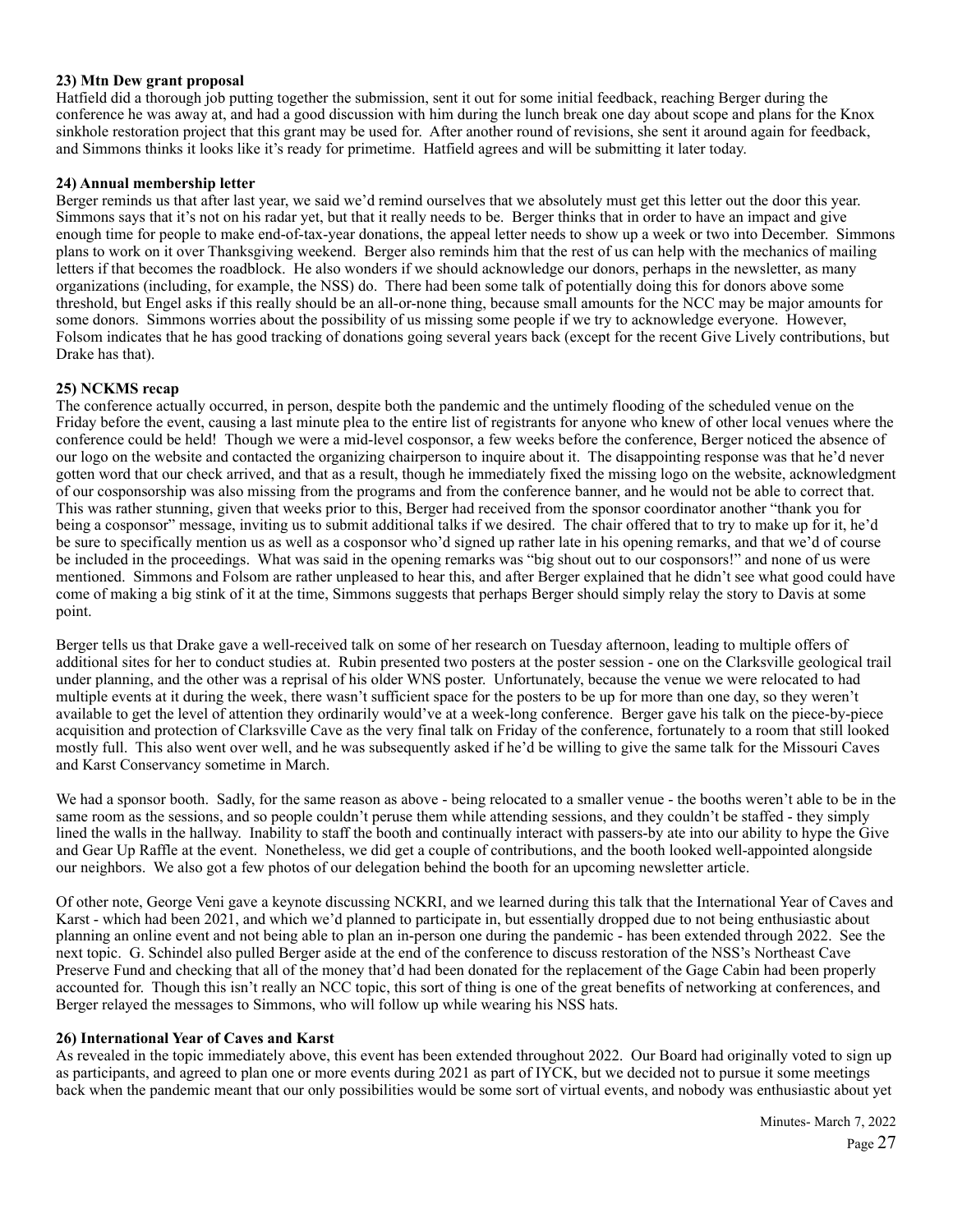more virtual meetings. Berger now asks whether we think we should consider participating in 2022 as we'd originally hoped to in 2021. Engel says that we should, and so Berger will place a topic in Committee of the Whole at the upcoming Board meeting.



### **28) Jake Moon landowner update**

Simmons reports that it has been sold to the restaurant folks who own Maple on the Lake, which is colocated with the brewery that made Knox Cave Ale. It's going to be a largely take-out business. Folsom points out that we already know the brewery people, and wonders if perhaps we should look into having some "welcome to the neighborhood" sort of thing for them. Simmons also thinks the caving community may be more amenable to patronizing the new restaurant.

### **29) Acquisitions**



**30) NCC Swag**